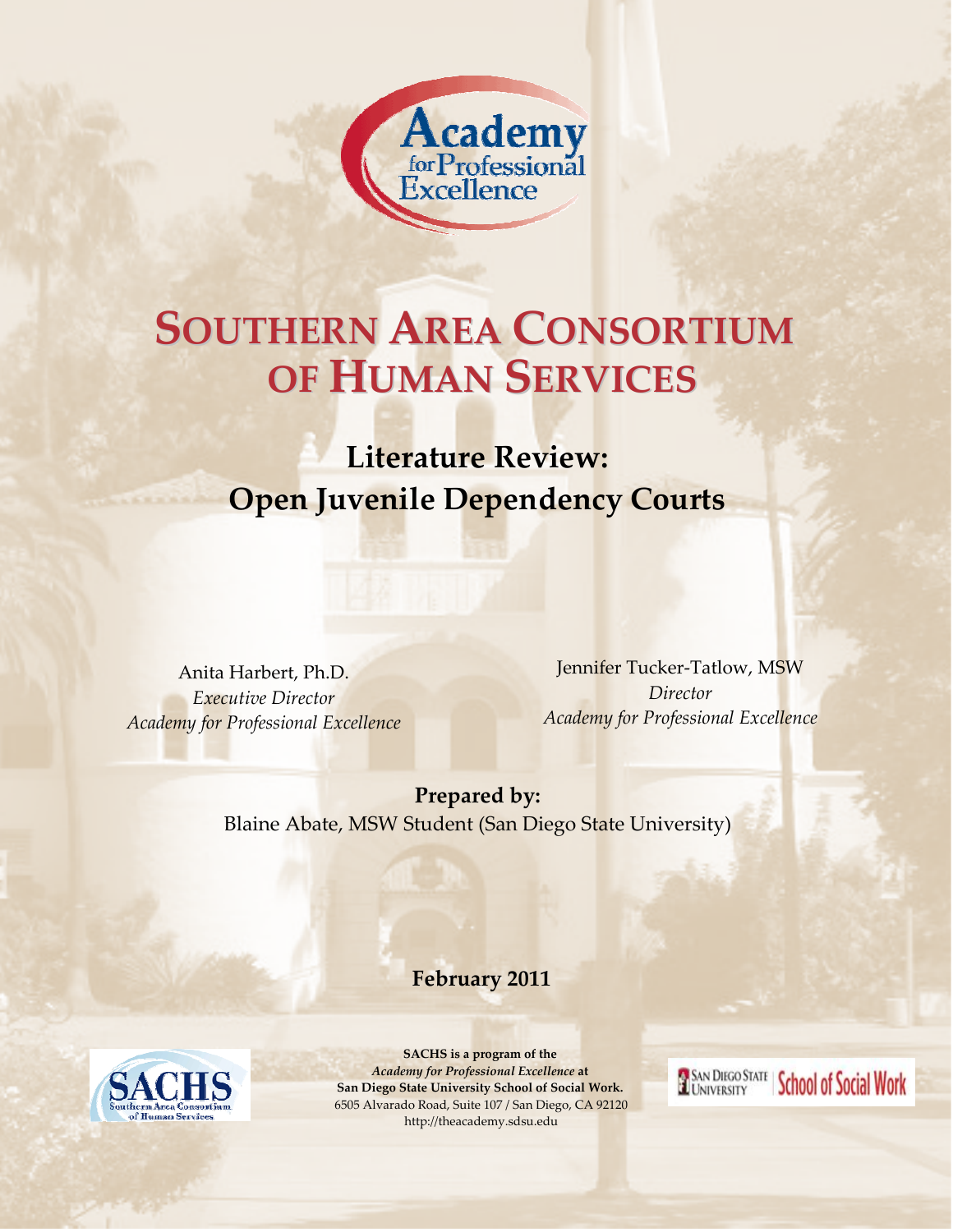# **Table of Contents**

| <b>Experiences with Open and Presumably Open Courts-National Responses 10</b>      |  |
|------------------------------------------------------------------------------------|--|
|                                                                                    |  |
|                                                                                    |  |
|                                                                                    |  |
| Sample Open Court Pilot Programs: Minnesota, Arizona and Connecticut  14           |  |
| Minnesota Open Court Pilot Project and NCSC Report Summary 14                      |  |
| Arizona Open Court Pilot Program and The Arizona State University Study19          |  |
|                                                                                    |  |
|                                                                                    |  |
|                                                                                    |  |
|                                                                                    |  |
| Recommendations to Minimize Potentially Harmful Effects of Open Courts23           |  |
|                                                                                    |  |
|                                                                                    |  |
| Appendix B: Disclosure of Confidential Child Abuse and Neglect Records: Summary of |  |
|                                                                                    |  |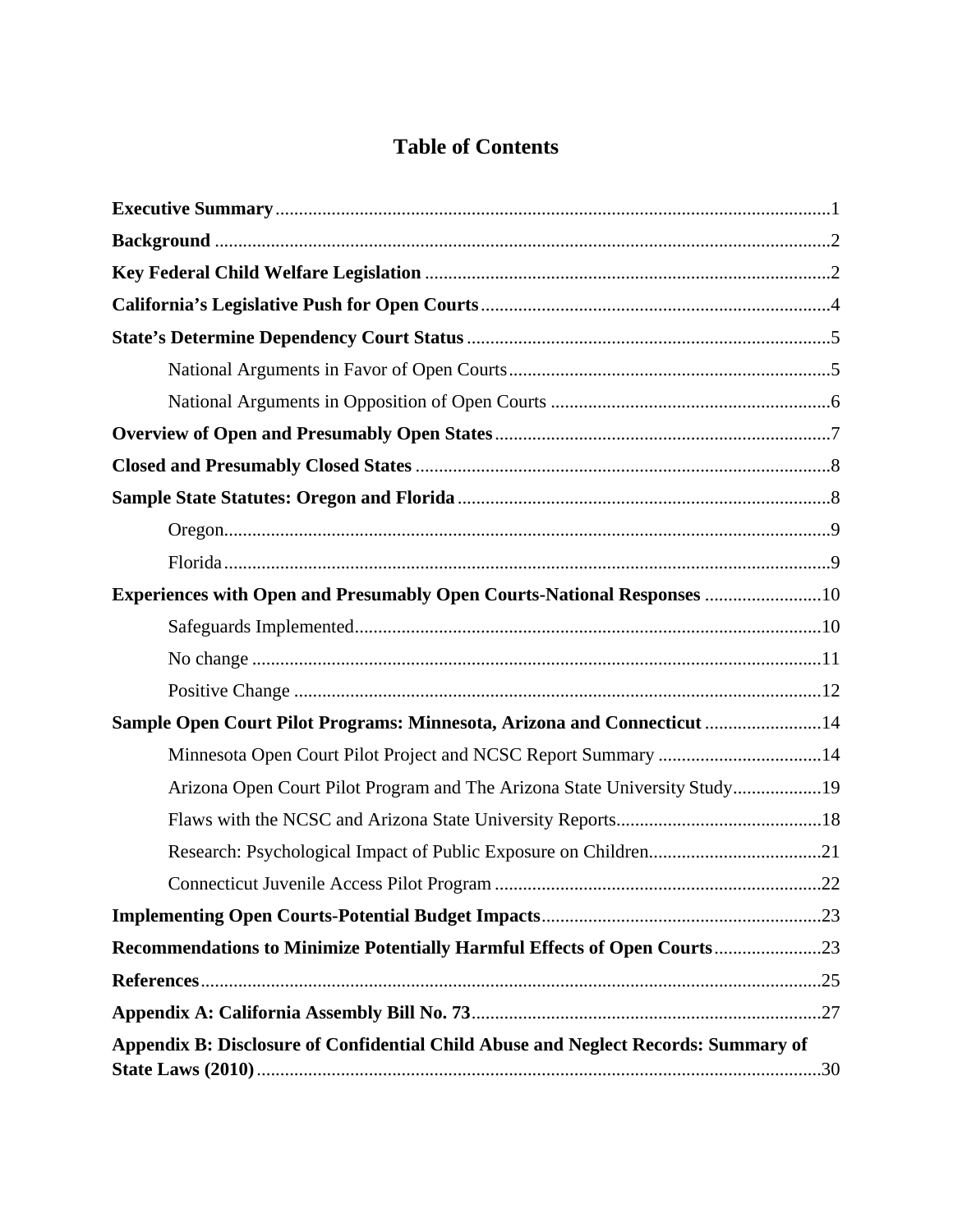### **Executive Summary**

 With the responsibility to serve and protect our most vulnerable children, dependency courts across America have been at the center of a contentious debate concerning court confidentiality in dependency maters. In an attempt to reach the common goal to see that children receive the best quality of care from the dependency court system, states have taken various approaches in creating legislation governing level of public access. As "supporters push for increasing accountability… [and] doubters pull for protecting family privacy and avoiding further trauma to the child" (Sandt, 2004, p. 96), states nationwide continue to explore various levels of confidentiality, in search of the best system to serve their youth.

 This review provides a summary of the existing research regarding public access to dependency proceedings and records in states across the country. It begins with a brief background of the history of confidentiality in the juvenile dependency court system. It then outlines the relevant legislation that has impacted state practices nationwide, including California's legislative push to increase public access. The review then presents a summary of the predominant views found in the literature of those in favor of and opposed to open courts and provides an overview of each states' status. Next it outlines a sample of representative state statutes and court rules from Oregon and Florida, followed by responses from those states and others regarding the effects of increased access in their states'.

In addition, the report includes a summary of sample open court pilot programs from Minnesota, Arizona and Connecticut, which were implemented to determine the desirability of opening courts and records statewide; as well as findings from the National Center for State Courts' (NCSC) extensive evaluation of the Minnesota Open Court Pilot Project and Connecticut's recommendations for closure. Lastly, the report concludes with a critical analysis of the NCSC report and Arizona State University study of the Arizona Open Court Pilot Program, including methodological and design flaws that may limit the applicability of these findings to other jurisdictions and recommendations for best practices.

 Various federal and state websites were utilized in the research for this report to obtain legislation, government and state reports, including: Child Welfare Information Gateway and Child Welfare League of America. In addition, topic searches of "Open juvenile Dependency Courts", "Dependency court proceedings" and "Open deprivation proceedings", through the San Diego State University Journal databases and the Google search engine especially provided strong background articles and papers regarding this topic. Searches were employed as to obtain information in order to present an impartial and balanced analysis. Please refer to the Reference section of this report for details on resources.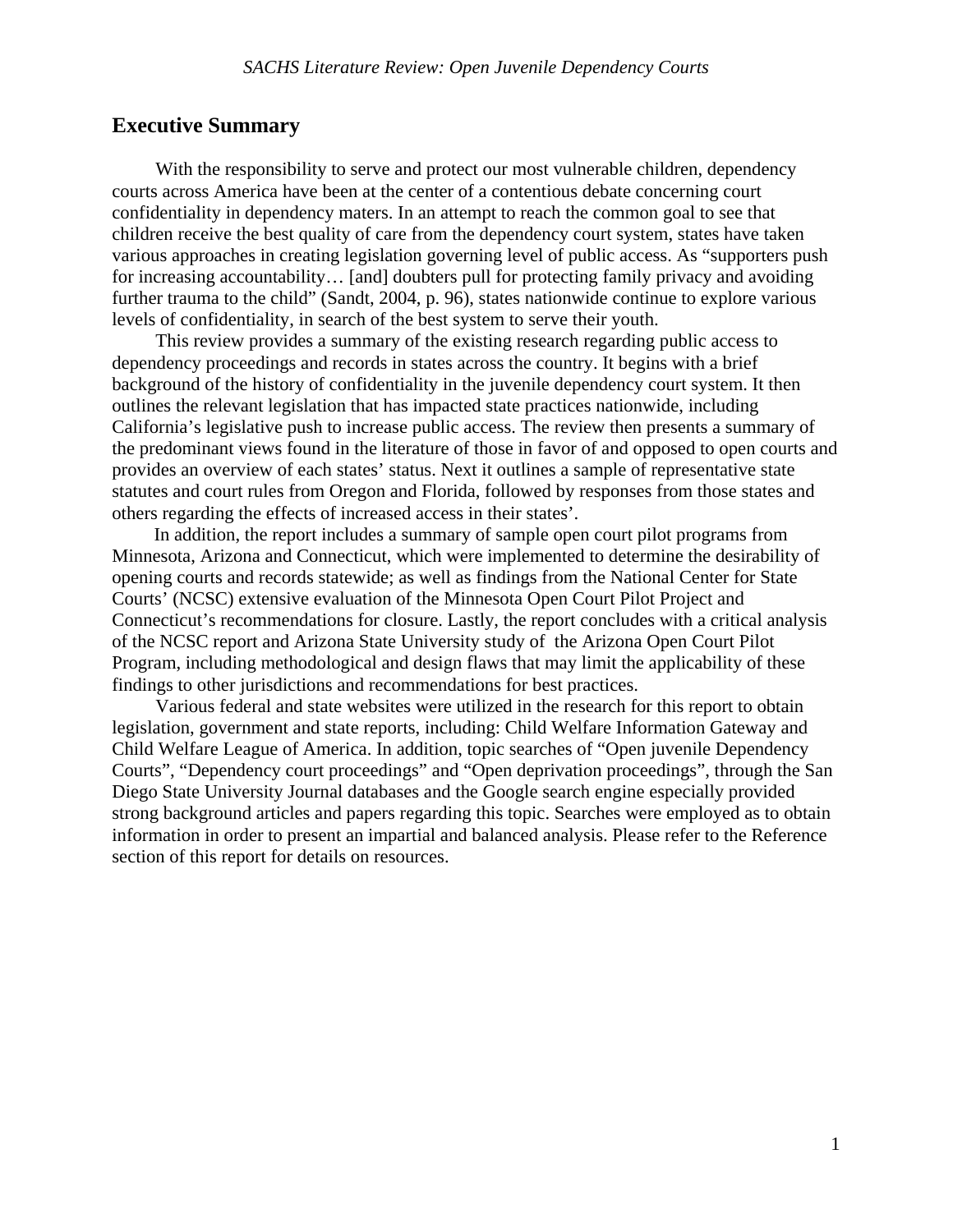### **Background**

(Stack, 2009)

The right of public access to juvenile matters has been a concern since the establishment of juvenile courts in Illinois in 1899. In an era before foster parents, or child labor laws, open court advocates expressed concern for children's rights and rallied against secrecy until reformers "reluctantly agreed to open hearings" (Stack, 2009, para. 5).

Shortly thereafter, the legislative language endorsing open hearings in Illinois was subsequently copied and upheld by many states, until 1968 when it was recommended by the National Conference of Commissioners on Uniform State laws that states adopt a standard law to close juvenile hearings, "except for those persons who the court finds have a proper interest in the proceeding or in the work of the court" (Stack, 2009, para. 5). Upon recommendation, most states, with the exception of Colorado, Iowa and Nebraska whose courts remained open, "adopted some form of the uniform law" (Stack, 2009, para. 6) restricting access to the public.

- Thus, the original dispute of 1899 resurfaced and over the past three decades has increasingly gained momentum (Stack, 2001).
- Those in support of closed courts, argue that increased confidentiality protects privacy rights and prevents stigmatization.
- While those opposed fear that closing courts allows juvenile judges and agencies to have unchecked power to separate children from their families without any public awareness.
- Although "child abuse and neglect systems are almost exclusively governed by state statute" (Tucker, 2006, p. 2), states are reliant on federal funding and therefore subject to federal funding guidelines.
- Prior to more recent amendments to federal legislation regarding confidentiality requirements, states were concerned that by opening their courts, they would be in jeopardy of losing federal funding.
- Nevertheless, "many states opened their courts prior to the federal requirements being changed and did not lose funding" (Children's Advocates' Rountable, 2004, p. 3).
- Furthermore, "every state that has opened courts statewide in the past 30 years has kept them open. Not one has closed them again" (Wexler, 2008, p. 3).

This literature review focuses on the openness of dependency courtrooms. In regards to public accessibility to child abuse and neglect reports and records nationwide, all jurisdictions have confidentiality provisions to protect the privacy rights of the child and of the child's parents or guardians. Please refer to Appendix B, for a summary of current state laws on allowable disclosures of records.

# **Key Federal Child Welfare Legislation**

### *The Child Abuse Prevention and Treatment Act (CAPTA):*  (Flint, 2006)

 Enacted in 1974 in response to a congressional finding that roughly 900,000 children in America were suffering from abuse and/or neglect each year.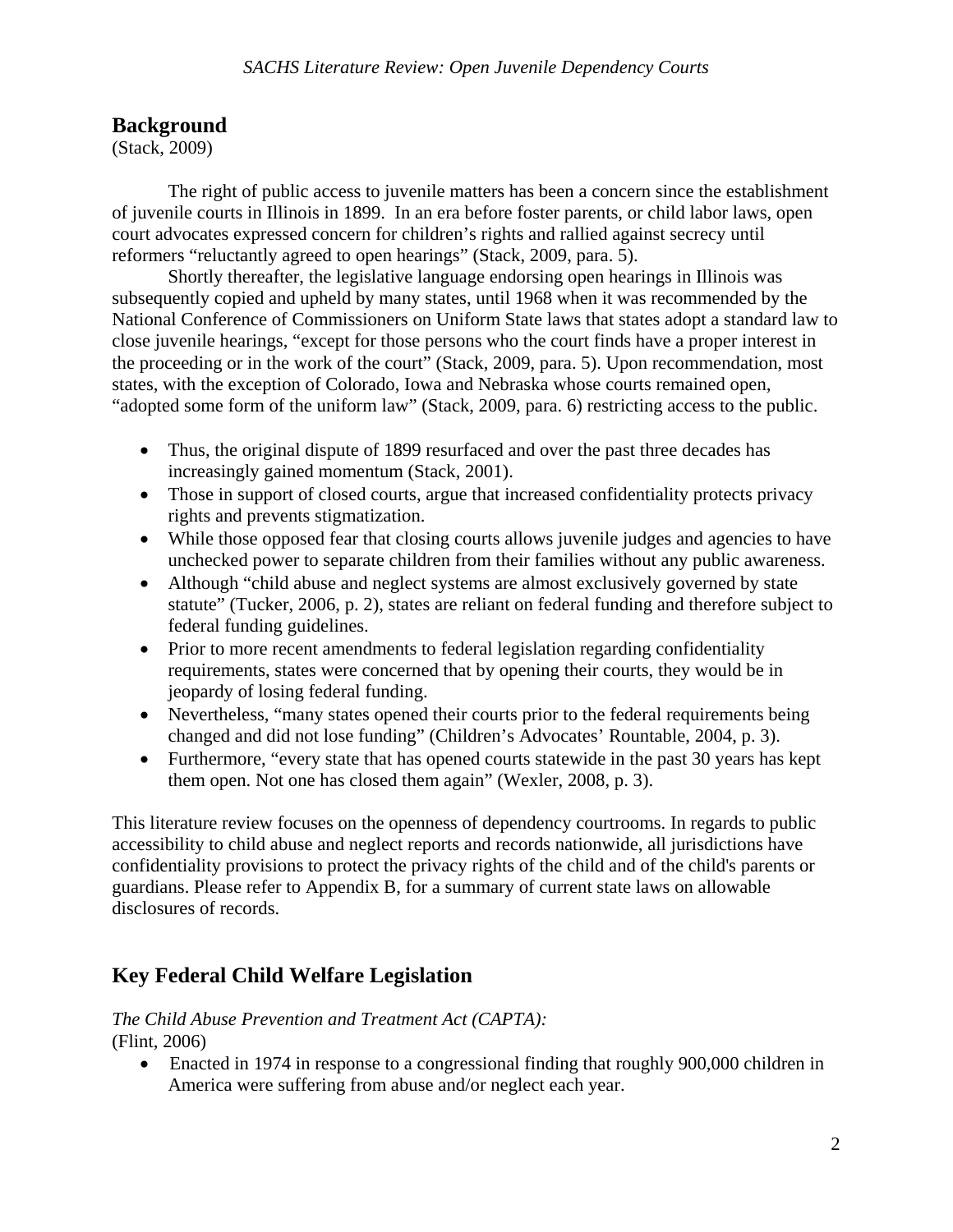- Outlined rules of confidentiality "in order to protect the rights of the child and of the child's parents or guardian" (Flint, 2006, p. 5).
- Required that states uphold near complete record confidentiality in order to receive federal funding.
- Did not clearly outline confidentiality rules regarding access to court proceedings.
	- o **Amended in 2003** specifically addressing the issue of access to court proceedings, stating that, "[n]othing in subparagraph (A) shall be construed to limit the State's flexibility to determine State policies relating to public access to court proceedings to determine child abuse and neglect, except that such policies shall, at a minimum, ensure the safety and well-being of the child, parents, and families" (Flint, 2006, p. 6)
	- o This "provision [made] it clear that states have discretion to establish their own policies on public access to child abuse and neglect court hearings " (NCSC, 2004, p. 5)

# *Title IV-E of the Social Security Act:*

(Tucker, 2006)

- Includes rules of confidentiality regarding child abuse and neglect records that state laws must adhere to in order to receive federal funds.
- Lacked specific guidelines regarding access to court proceedings.
- In June of 1998, the Children's Bureau "issued a policy statement advising states that they run a risk of losing federal funds if they open dependency proceedings because of the apparent conflict with federal confidentiality requirements" (Tucker, 2006, p. 3).
- "In response to the Children's Bureau's statement, the Conference of Chief Justices and others petitioned Congress to leave the policy determination of access to juvenile courts in the hands of the states" (Tucker, 2006, p. 4).
	- o **Amended in 2005** clarified required confidentiality provisions; does not limit the ability of a state to determine its policies regarding public access to court proceedings on child abuse and neglect or other child welfare related court proceedings.
		- $\blacksquare$  The exception is that the policies must, "at a minimum ensure the safety and well being of the children, parents, and family."1

### *The Adoption Assistance and Child Welfare Act (AACWA):*  (Flint, 2006)

- Enacted in 1980 to providing adequate resources to the foster care system and ensure that children receive timely placement.
- Provides federal funding to states upon creation of a plan for foster care and adoption assistance in accordance with federal guidelines.
- In order to receive funding state must put into place protections "which restrict the use of

<sup>1</sup> <sup>1</sup> Child Welfare League of America, *Summary & Analysis of Final Reconciliation Bill, available at* http://www.cwla.org/advocacy/fostercare060201.htm (last visited Feb. 16, 2011)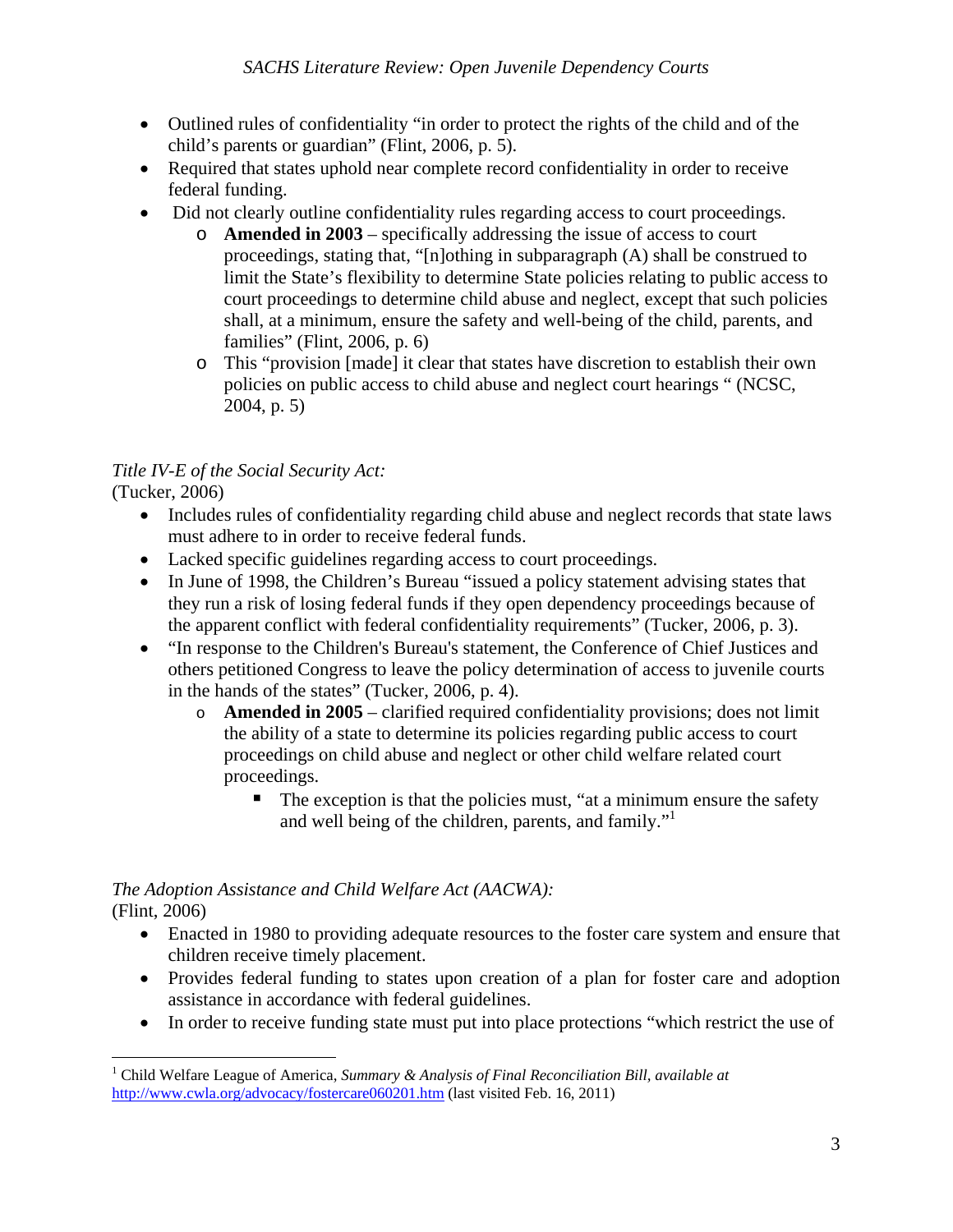or disclosure of information concerning individuals assisted under the State plan" (Flint, 2006, p. 7).

- If a state does not adhere to requirements they risk losing federal funding.
- Does not specifically mention whether the proceedings themselves may be made public.

# **California's Legislative Push for Open Courts**

(Flint, 2006; Tucker, 2006)

- In 1999, California's Senate passed SB1391, which provided for open dependency proceedings. The bill also provided that motions to close be granted upon finding that open proceedings would be harmful to the child's best interest.
	- o The bill died in the Assembly's Appropriation Committee for reasons unstated. According to the Los Angeles Times, efforts "failed …amid heavy opposition from children's rights groups" (Flint, 2006, p. 39) who did not feel that the bill "provided sufficient protection to the child victims" (Flint, 2006, p. 39).
- In 2004, Following CAPTA's reauthorization, the California Assembly introduced AB 2627 to change California's presumption from closed to open dependency proceedings.
	- o AB 2627 was similar to SB 1391 with several differences to include:
		- The development of a pilot program in three counties.
		- The judge could only grant the motion for closure upon finding that "admitting members of the public would cause harm to the child's best interest".<sup>2</sup>
		- The court would be required to caution the public to refrain from divulging identifying information about the child.
		- The bill would have permitted the county's child welfare department to communicate with the media or public regarding dependency proceedings.
	- o Deliberation: "When considering the passage of AB 2627, the Senate rehashed arguments made during the informational hearings concerning SB 1391" (Flint 2006, p. 9).

| Proponents of AB 2627                                                                                                                                         | <b>Opponents of AB 2627</b>                                                                                                                                                                                                         |
|---------------------------------------------------------------------------------------------------------------------------------------------------------------|-------------------------------------------------------------------------------------------------------------------------------------------------------------------------------------------------------------------------------------|
| Major proponents of the bill:                                                                                                                                 | Major opponents to the bill:                                                                                                                                                                                                        |
| California Newspaper Publishers Association,<br>Children's Advocacy Institute, Juvenile Court<br>Judges of California, and Judicial Council of<br>California. | County Welfare Directors Association, Service<br>Employees International Union, National Association of<br>Social Workers, California Youth Connection, Legal<br>Services for Children, and several experts in child<br>psychology. |

o Reaching a Decision: The California Senate cited "inconclusive empirical regarding the 'potential benefits' of an open court system"<sup>3</sup> and hesitated "to

 $\overline{a}$  $^{2}$  http://www.senate.ca.gov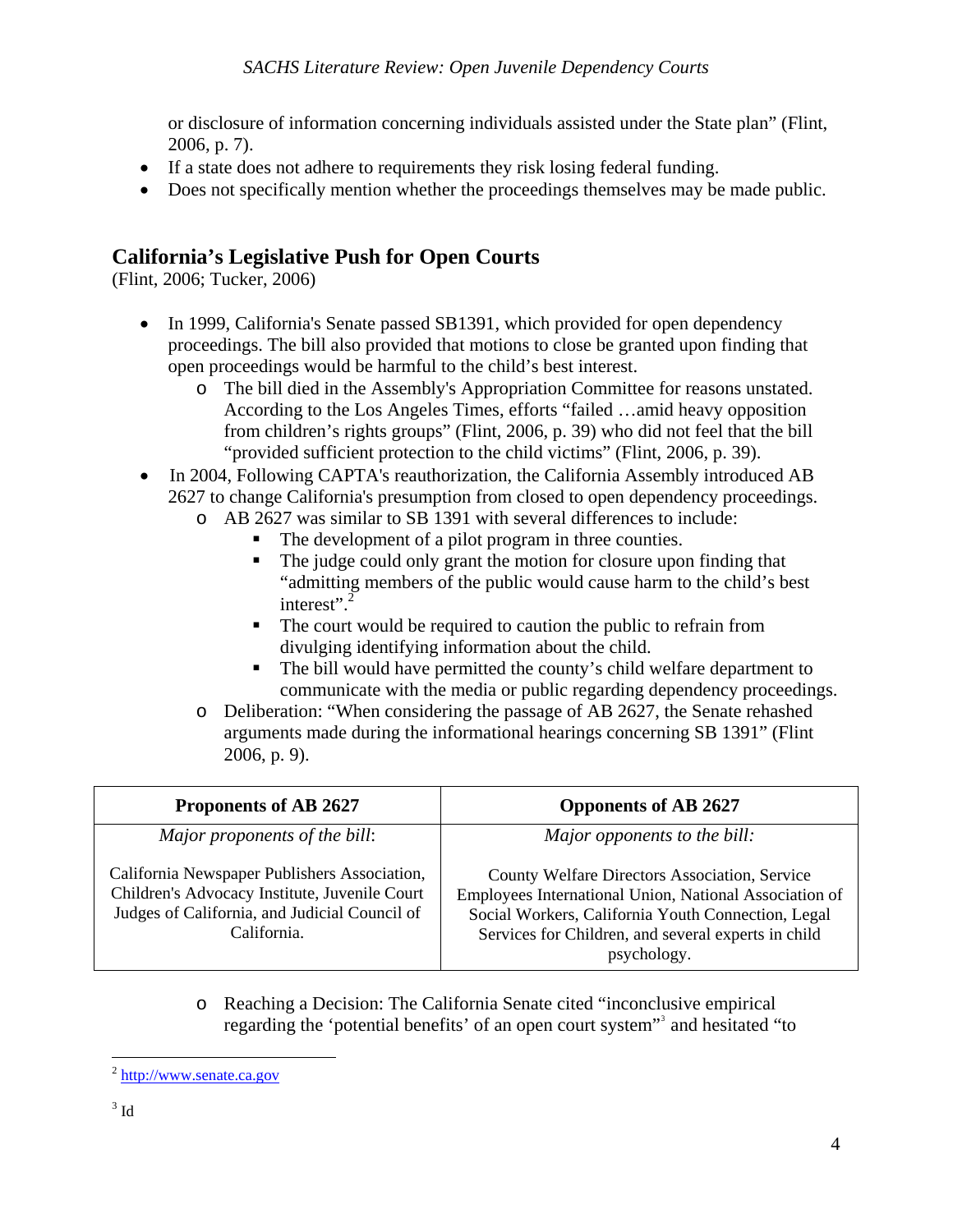make a change of this magnitude without greater certainty that the action is in the best interest of children in the dependency courts<sup>"4</sup>. Although acknowledging **the increasing trend to move towards opening juvenile courts, "the Senate Judiciary Committee (except for one) voted against the bill" (Flint, 2006, p.** 9)**.** 

- In December of 2010, assembly bill **AB 73** was introduced by assembly member Mark Feuer, as the third legislative attempt to change California's dependency courts' status from presumably closed to presumably open (see Appendix A for bill AB 73). (de Sá, 2011, February 5)
	- o Cites the benefits of increasing accountability by child welfare system and providing education to the public.<sup>5</sup>
	- o Cites safeguards as allowing judicial discretion to close individual cases upon finding closure is in "the best interest of specific children".<sup>6</sup>
	- o Does not allow public access to court files.
	- o The bill will soon be discussed in Sacramento.
	- o Los Angeles Juvenile court Judge Michael Nash strongly supports the bill and has "offered to let Los Angeles serve as a pilot program" (de Sá, 2011, February 5, p.2).
	- o Proponents include "the state's most influential juvenile court judges" (de Sá, 2011, February 5, p. 1).
	- o Opponents include the social workers' union and "the world's largest organization of children's attorneys, the National Association of Council for Children" (Patton, 2011, February 11, para. 3).

# **State's Determine Dependency Court Status**

 Although initial federal law governing dependency court clearly included provisions addressing confidentiality, legislation remained somewhat ambiguous regarding specific requirements relating to access to open court proceedings. Following the 2003 and 2005 amendments to the CAPTA and Title IV-E respectively, federal laws newly adapted provisions asserted with increased clarity that the authority to determine policies relating to public access to court proceedings was left in the hands of the state. This afforded flexibility has allowed states the freedom to create legislation without the threat of losing funding. The following are the arguments for and against open courts most frequently found in the literature reviewed.

*National Arguments in Favor of Open Courts:*  (NCSC, 2001)

• **Increased visibility/ accountability:** System "lacks accountability because it is a closed system" (Children's Advocates' Rountable, 2004, p. 1). Visibility will allow for public scrutiny.

<sup>1</sup>  $4$  Id

<sup>5</sup> AB 73 (California legislature- 2011-2012)

 $^6$  Id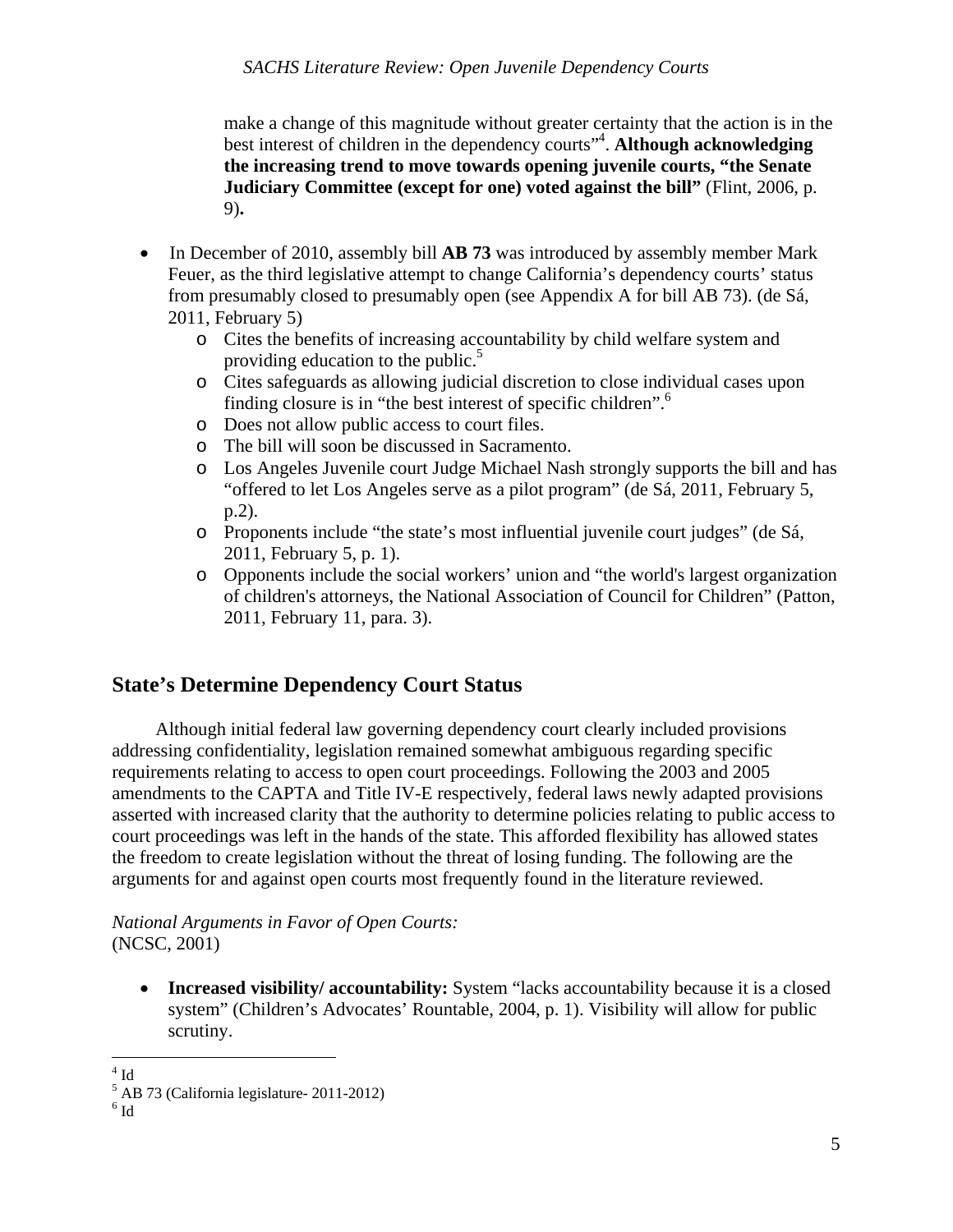- **Community inclusion:** An open system allows for the opportunity of more informed policy decisions by taxpayers that are more closely based on "community standards".
- Lead to reform: Educating the public on the deficiencies of the child welfare system will lead to reform.
- **Proceedings involving child abuse already open:** Adult criminal proceedings, which are open to the public, deal with issues central to Children in Need of Protection (CHIPS) and Termination of Parental Rights **(**TPR) proceedings (NCSC, 2001).
- **Provide uniformity:** Will decrease confusion and uncertainty by professionals regarding what can be shared under confidentiality protections (Children's Advocates' Roundtable, 2004).
- **Less restrictive communication:** Allows professionals the flexibility to communicate with the public in order to explain actions and clarify misinformation.

### *National Arguments in Opposition of Open Courts:*

- **Emotional Harm:** Already victimized children will be further victimized by public exposure.
- **Interfere with rehabilitation:** "Exposing ... families' dysfunctions to the public will not serve and may actually deter [the] goal" (NCSC, 2001, p.8) to rehabilitate and reunite families.
- **Increase reluctance to report:** With fear that family, friends and the public may "learn of their most shameful experiences," (NCSC, 2001, p.8) children will be less inclined to report abuse.
- **Increase exploitation:** "Special interest groups and disenfranchised family members [can] use the media to further their purpose" (NCSC, 2001, p. 9).
- **Decrease adult accountability:** Allowing adults the option to plead 'no contest' defeats the goal of holding adults accountable. Adults will therefore be less likely to successfully rehabilitate, as they have not accepted fault.
- **Biased closures:** Potential abuse of closures under "exceptional circumstances" in order to protect prominent members will perpetuate mistrust in the system.
- **Irresponsible reporting:** It is extremely difficult to ensure that children's identifying information is not published and it is unrealistic "to expect the media to fully report on cases therefore an accurate picture of cases and system is unlikely" (NCSC, 2001, p. 9).
- **Sensational cases will skew perception:** Cases reported by the media will most likely reflect those that may appeal to the public. This will skew perception of the system as a whole.
- **Consistent reporting unaffordable:** Because assigning a reporter to cover juvenile cases on a regular basis may not be economically feasible, novice reporters unfamiliar with child protection hearings "may misreport cases because of insufficient familiarity with the procedures and substantive events taking place" (Patton, 2005, p.322).
- **Difficult to monitor media:** Successfully enforcing any sort of accountability system for violation of disclosure agreements is close to impossible with the extensive amount of media and social media outlets (Patton, 2005).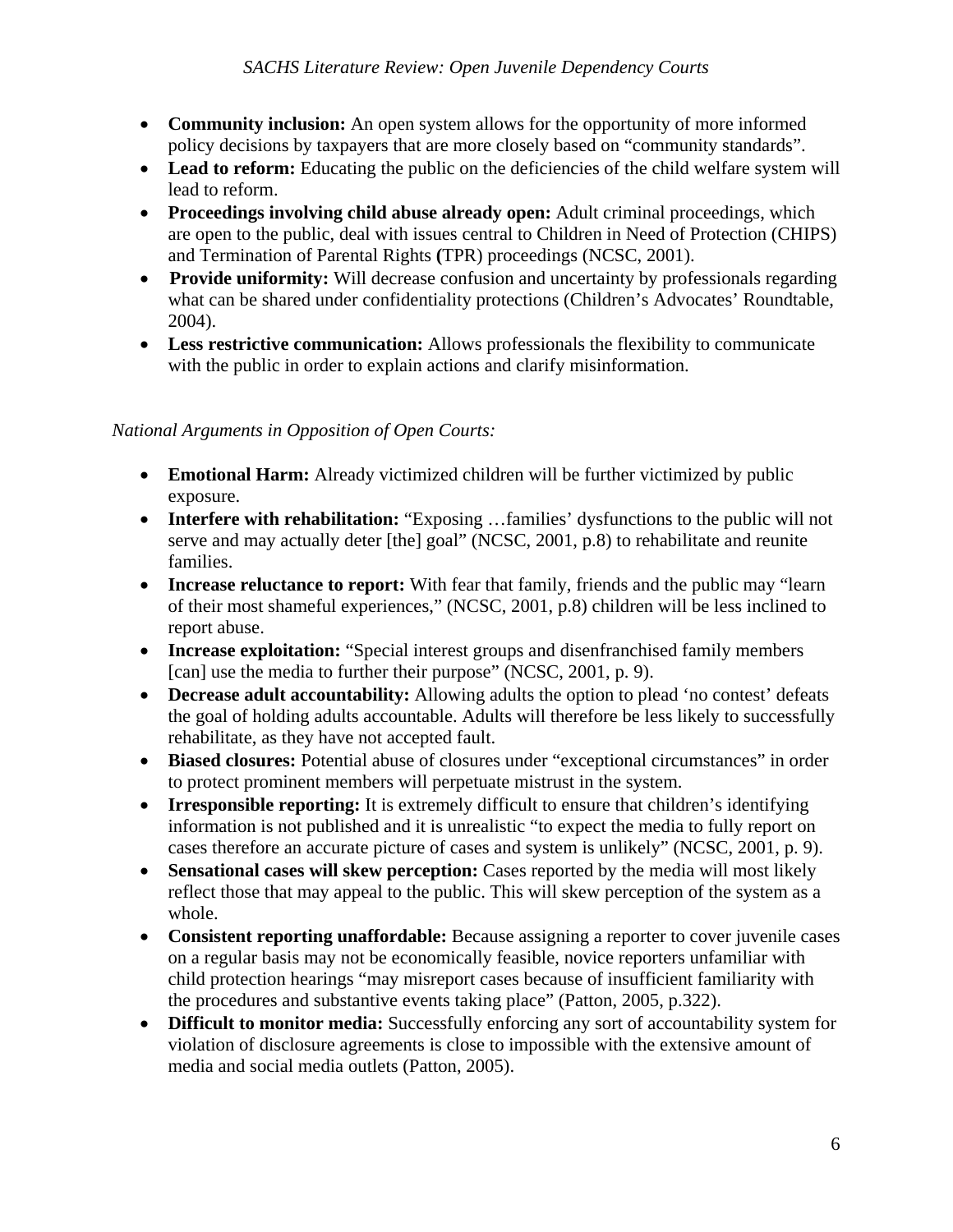# **Overview of Open and Presumably Open States**

In establishing which side of the argument they are on, states have adopted and interpreted law in order to enforce their position. According to a report jointly published by the Children's Advocacy Institute (CAI) and First Star (a non-profit established to strengthen and advance the rights of abused and neglected children across America), as of 2008, dependency hearings are open to the public in one state, and presumed open in twenty-one states. In those states operating under a presumed open status, statutes require that all cases are to be open providing they do not meet the specified criteria warranting closure. In the majority of these states, exceptions to the presumption either instructs the court to use discretion in order to "determine whether the public should be excluded" or specifies that the judge should close hearings upon finding closure would be "in the best interest of the child".

### *Table 1: Open and presumably open states*

 $\overline{a}$ 

|                                            | <b>Open</b> | <b>Presumably Open</b>                                                                                                        |
|--------------------------------------------|-------------|-------------------------------------------------------------------------------------------------------------------------------|
| Exceptions <sup>7</sup>                    |             |                                                                                                                               |
|                                            | • Oregon    |                                                                                                                               |
| Judicial discretion-- Does not<br>specify  |             | • Alaska<br>· Indiana<br>• New Jersey<br>• North Carolina*<br>• Nebraska<br>• New York<br>• Tennessee                         |
| In the best interest of the child          |             | • Colorado<br>• Florida<br>• Georgia <sup>*8</sup><br>$\bullet$ Iowa<br>$\bullet$ Missouri*<br>$\bullet$ Utah<br>• Washington |
| Necessary to protect privacy of<br>parents |             | • Kansas                                                                                                                      |
| Upon request of party or victim            |             | • Arizona<br>• Michigan                                                                                                       |
| Under exceptional<br>circumstances         |             | • Minnesota                                                                                                                   |

<sup>&</sup>lt;sup>7</sup> Categories within "exceptions" were created in an attempt to collapse similar information and are no reflective of exact language in state statutes.

<sup>&</sup>lt;sup>8</sup> Georgia enacted legislation to open courts in 2009 (http://bettercourtsforkids.org/Pending\_Legislation.html).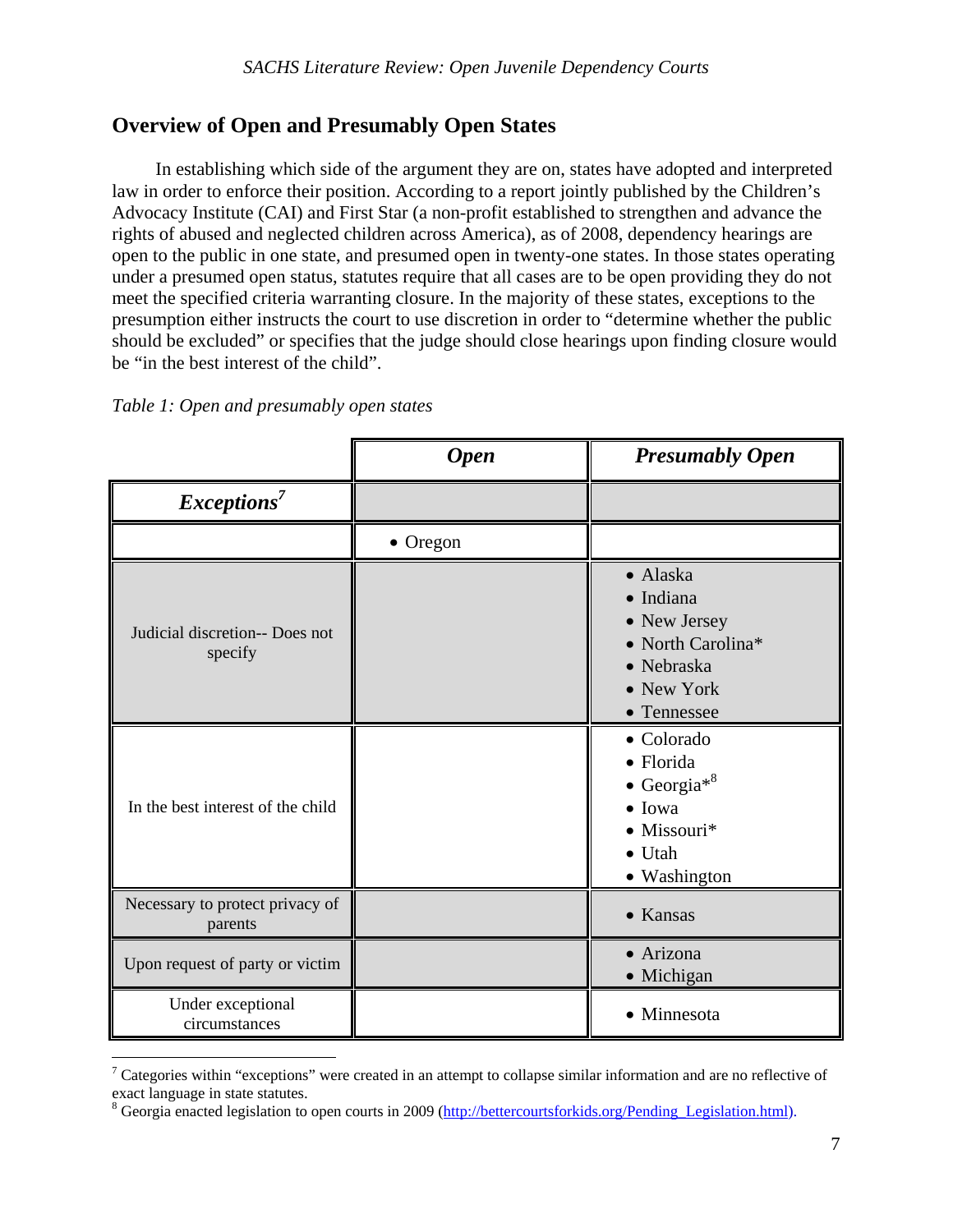| Counties with population less<br>than 400,000                           | • Nevada        |
|-------------------------------------------------------------------------|-----------------|
| Must hold separate hearing to<br>determine whether appropriate          | $\bullet$ Ohio  |
| Compelling governmental<br>interest                                     | • Pennsylvania  |
| Under the age of 14 unless child<br>better served by open<br>proceeding | $\bullet$ Texas |

*\**States identified as having additional exceptions.

*Missouri:* May close under exceptional circumstances.

 *Georgia:* Proceeding involving an allegation of an act constituting a sexual offense by an adult.

### **Closed and Presumably Closed States**

(Advocacy Institute & First Star, 2008)

Dependency courts are closed in six states and presumably closed in twenty-one states. Among states operating under a presumed closed status, hearings may be opened to the public or specific individuals under criteria specified in state statute; some contain more permissive language than others**.** 

- *Closed proceedings:* Arkansas, Connecticut, Delaware, Louisiana, Maryland, Massachusetts, and West Virginia.
- Presumably closed proceedings: Alabama, California<sup>9</sup>, Hawaii, Idaho, Illinois, Island, Kentucky, Maine, Mississippi, Montana, New Hampshire, New Mexico, North Dakota, Oklahoma, Rhode, South Carolina, South Dakota, Vermont, Virginia, Wisconsin, Wyoming and the District of Colombia.

# **Sample State Statutes: Oregon and Florida**

 $\overline{a}$ 

 Below are samples of state laws governing confidentiality in juvenile dependency court hearings from Oregon, whose constitution requires open courts for all cases, and Florida whose statute and court rules require that courts are presumed open, but permit closure under specified circumstances.

 $9^9$  Cal. Welf. & Inst. Code § 346: "Unless requested by a parent or guardian and consented to or requested by the minor concerning whom the petition has been filed, the public shall not be admitted to a juvenile court hearing. The judge or referee may nevertheless admit such persons as he deems to have a direct and legitimate interest in the particular case or the work of the court." According to case law, the press has been recognized as a person with a "direct and legitimate" interest (*San Bernardino Dep't of Public Social Services v. Superior Court of San Bernardino County*, 283 Cal. Rptr. 332 (Div. 2, 1991).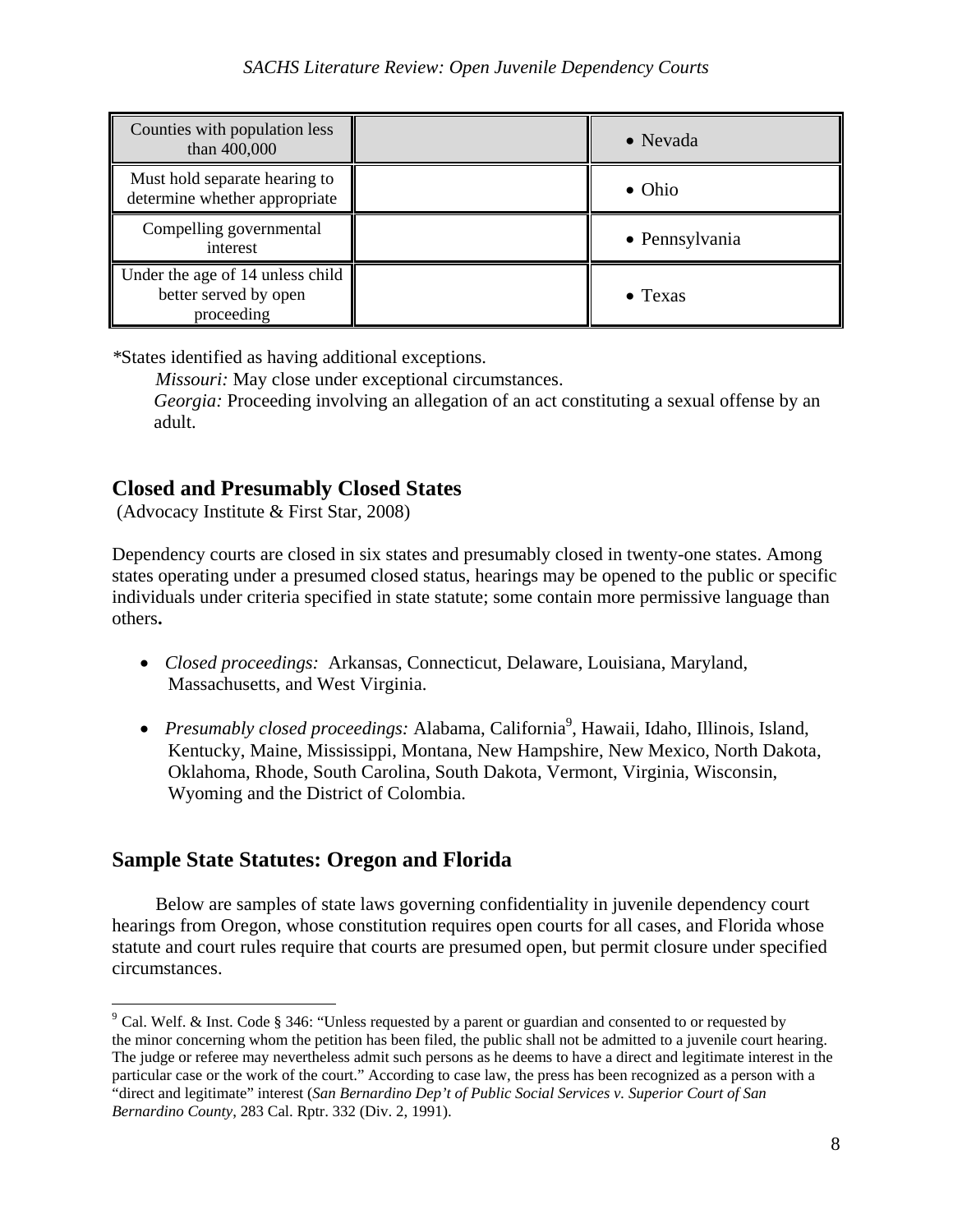### **– Oregon – Hearings:** Open

• In 1980 Oregon became one of the first states in the country to open its juvenile courts to minor and the public. It is the only state in which courts do not possess judicial discretion to close, because "openness of juvenile court proceedings is a state constitutional right" (Tucker, 2006, p. 6). Oregon is the state with the least restrictions on access to dependency court proceedings, and is unique in that access is authorized by the constitution (Tucker, 6).

### **O.R. CONST. art. I, § 10 –**

*"No court shall be secret, but justice shall be administered, openly and without purchase."* 

**Exceptions to openness:** Paternity issues and media coverage (Flint, 2006).

- **Issues of paternity**  $10$
- Oregon Rule restricts "**public access coverage**", <sup>11</sup> which is defined as, "television" equipment; still photography equipment; audio, video, or other electronic recording equipment." $^{12}$
- **Obstruction**: Judicial discretion is permitted to limit courtroom access if it "interfere[s] with or obstruct[s] the proceedings, or overcrowd[s] the courtroom" (Flint, 2006, p. 21).

### **–Florida –**

### **Hearings: Presumably Open**

• Prior to a 1994 Florida court hearing on sexual abuse and child custody were closed to the public. Following a 1994 amendment, the revised statute authorized increased access to the public (Flint, 2006).

# **FLA. STAT. § 985.035 (2009) – Opening Hearings:**

- (1) "*All hearings, except as provided in this section, must be open to the public, and no person may be excluded except on special order of the court. The court in its discretion, may close any hearing to the public when the public interest and the welfare of the child are best served by so doing."*
- **Exceptions to the presumption of openness:** Hearings terminating parental rights and adoption hearings are closed to the public (Flint, 2006).
	- o **Termination of parental rights (TPR):** The Florida Supreme Court noted that "because TPR hearings may lead to the dissolution of the parent-child relationship, the mental state of the child may be especially delicate and in need of further protection," (Flint, 2006, p.14) therefore:

 $\overline{a}$ 

<sup>&</sup>lt;sup>10</sup> OR.REV.STAT. §109.155(1) (2009).<br><sup>11</sup> OR.U.T. CT.R. 3.180(2)(C).

<sup>&</sup>lt;sup>11</sup> OR.U.T. CT.R. 3.180(2)(C).<br><sup>12</sup> OR.U.T. CT.R. 3.180(6).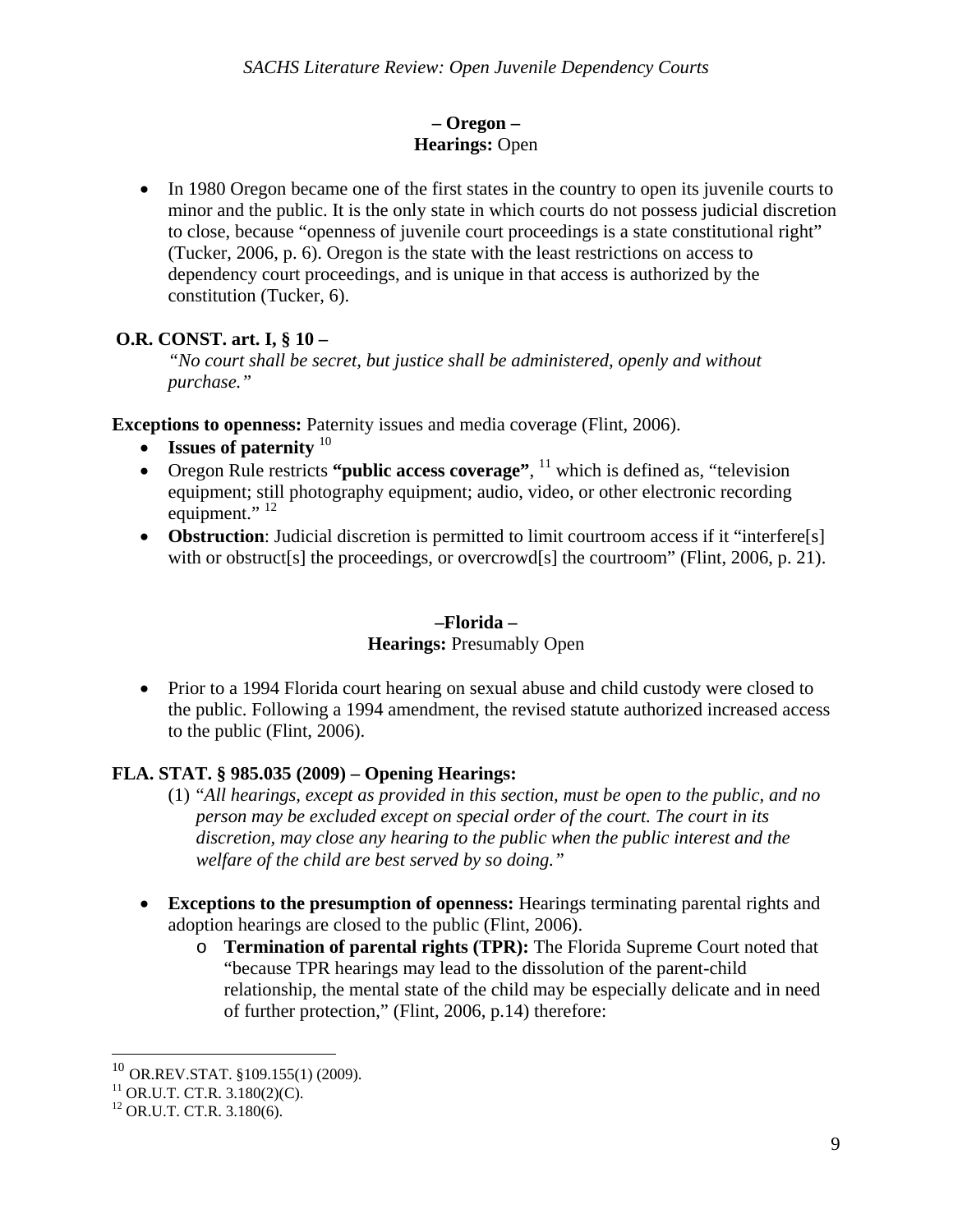*"[a]ll hearings involving termination of parental rights are confidential and closed to the public."* <sup>13</sup>

o **Adoption hearings:** The Florida Adoption Act requires that all adoptions hearings are to be closed to the public and media, and that records of hearings are sealed. Florida statutes states that adoption hearings:

 "*shall be held in closed court without admittance of any person other than essential officers of the court, the parties, witnesses, counsel, persons who have not consented to the adoption and are required to consent, and representatives of the agencies who are present to perform their official duties."14*

 In defending this position, the Florida Supreme Court noted the difference between public interest and public concern, suggesting that the closure of adoption hearings "minimally impair[s] the media's access to a story of public interest, but had no effect on its freedom to cover a matter of actual public concern" (Flint, 2006, p.17).

# **Experiences with Open and Presumably Open Courts – National Responses**

(Garcia & Smith, 2004)

 As states across the nation have adopted legislation calling for increased access to dependency matters, a review of the literature suggests following implementation, states have put into place various safeguards to address some of the potential harmful effects of the legislative change. While many states have noted no significant change to their system, most others have responded favorably to the change. Unless otherwise indicated, responses below were selected from a 2004 survey conducted by two students at Yale law, who under supervision, interviewed "key stakeholders" in sixteen states, regarding their experiences with openness in dependency proceedings. The following represent some of the commonly expressed experiences with open and presumably open hearings. Unfavorable responses were omitted, as they were almost entirely from individuals in states with closed or presumptively closed hearings, reflecting "potential" disadvantages, as opposed to actual experiences.

### **Safeguards Implemented:**

#### **Michigan:**

### *"Court may close during a child's testimony or victim's testimony to protect the welfare of either . . . The files themselves can also be open so the public can read the proceedings, but this is only with initials [for protection].*

--Don Duquette Clinical Professor of Law and Director of the Child Advocacy Clinic at the Univ. of Michigan

 $\overline{a}$ 

<sup>13</sup> FLA.STAT. §39.809(4) (2005)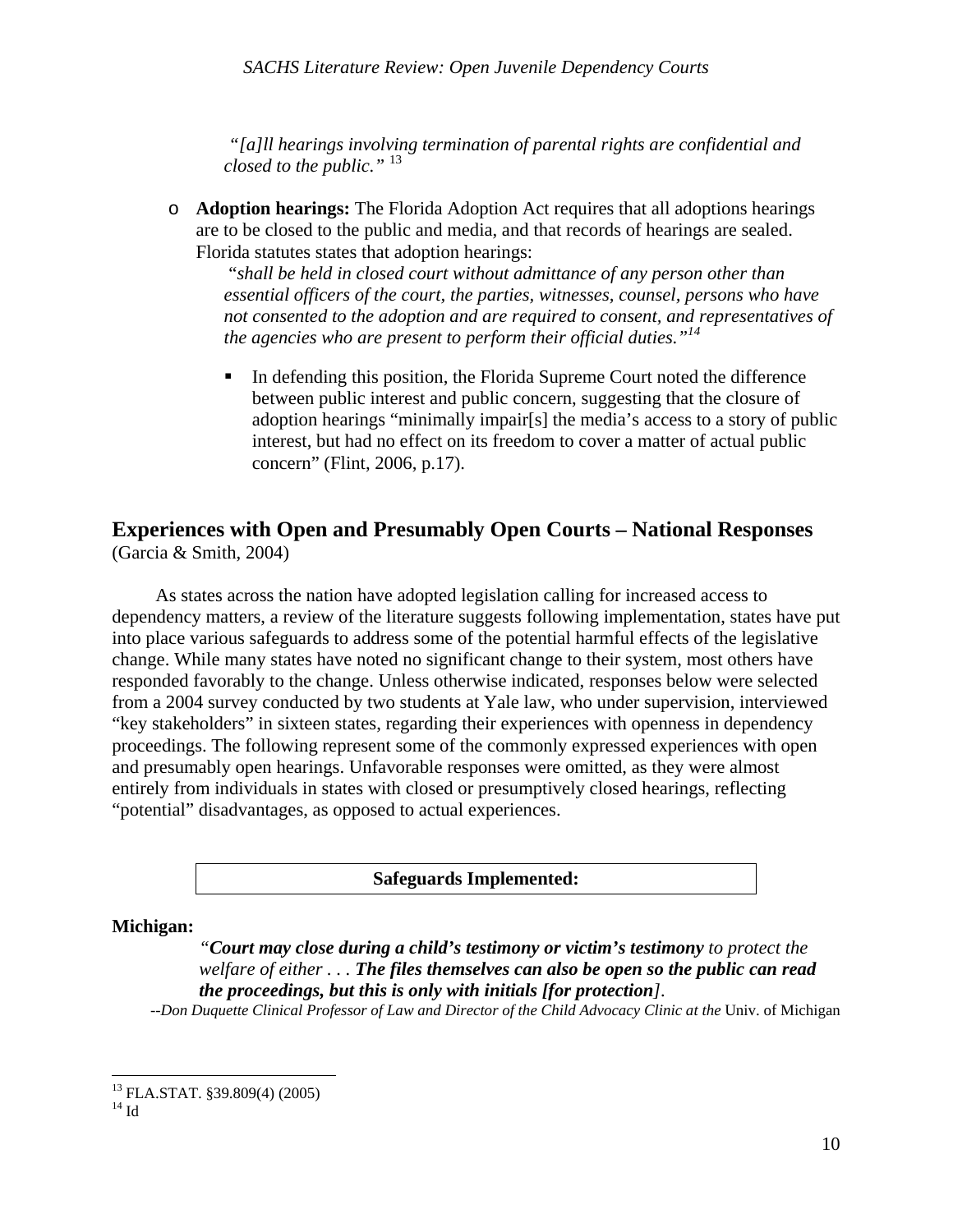#### **Florida:**

*"The media has to ask permissions from administrative judges in juvenile court. Normally it is opened to the media. After permission, it [the media participation] has to be unintrusive. The media can't ask questions . . .only 1 camera in the courtroom. DCF doesn't talk to the media.*

*-- Supervising Attorney for the Dept. of Children and Families*

 *"Children can testify out of the presence of other parties with safeguards that they won't be exposed."*

*--Guardian Ad Litem Program Attorney* 

#### **Michigan:**

*"We have a policy of not naming a juvenile unless we decide we should… is there a way to tell the story without using the child's name? Is there good reason to use a child's name? And it has to be signed-off on by newspaper editors."*  --Jack Kresnak, Juvenile Justice Reporter (The **Detroit** Free Press for 15 years)

#### **Ohio:**

*"Proceedings are presumed open and if someone wants to close, they have a hearing on it… The safeguard is the hearing."* 

*--Yvette Brown, President of the Center for child and Family Advocacy and retired family judge*

**No Change:** 

#### **Arizona:**

*"There's been absolutely no difference. A lot of folks came forward and fought legislation about opening with worry about information about kids and victims splattered over the press. We've found the press virtually never shows up. Nor outside people. No effect on cases whatsoever.* 

*--Court appointed special advocate* 

#### **Minnesota:**

*"Other than the high profile cases, the media just does not show up. [The cases are] just not sexy enough for them"* (Edwards, 2004, p. 18).

*--* Esther Wattenberg Minnesota Supreme Court Task Force

#### **Michigan:**

*"[o]ther than notorious cases, like babies found in dumpsters, the public and the media just don't tend to follow child protection . . . . So the practical effect of [open hearings] hasn't been all that great"* (Patton, 2005, p. 322).

--Juvenile Court Judge Donald Owens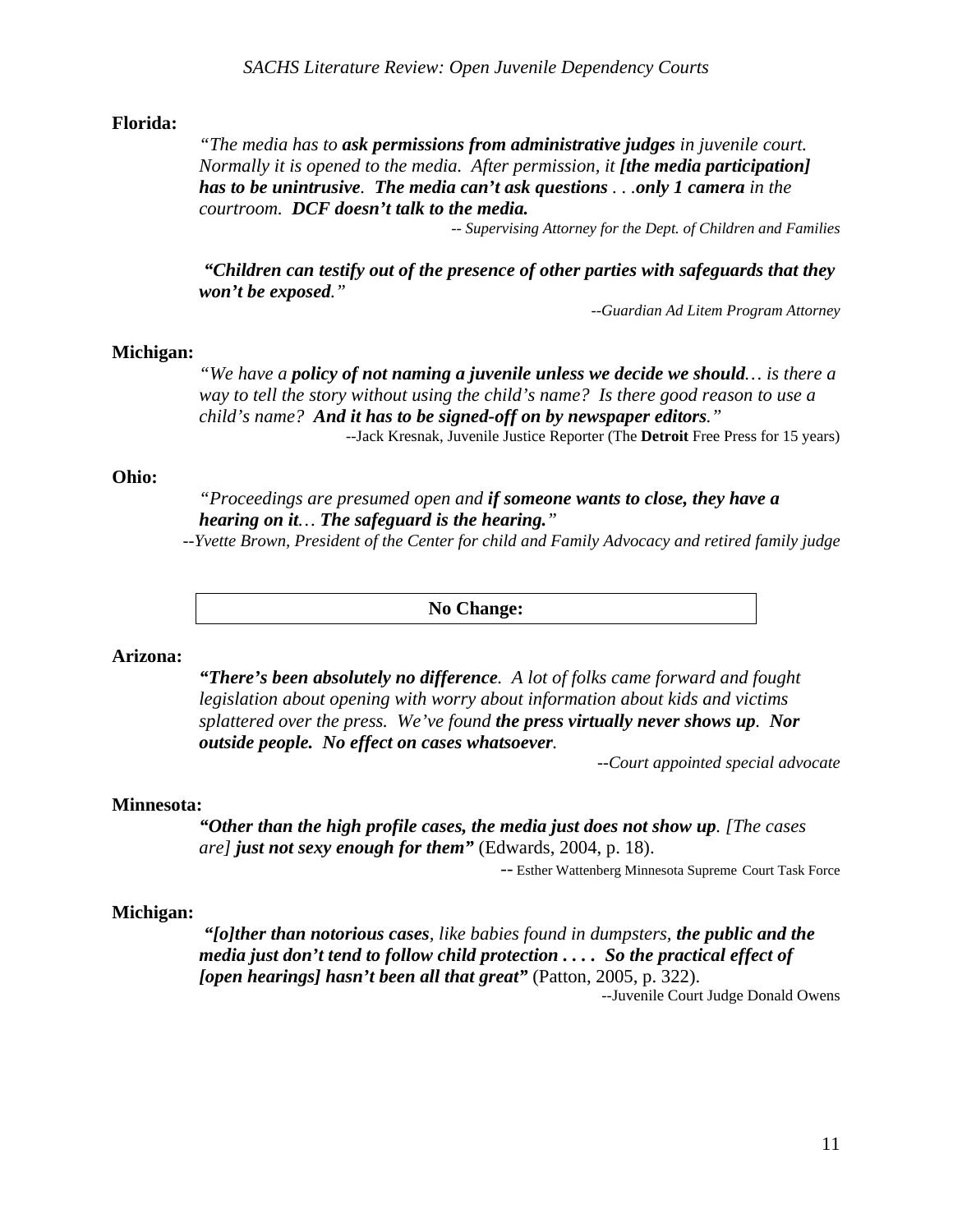### **Positive Change:**

#### *Increased accountability:*

#### **Ohio:**

*"As a judge, a t.v. camera made me sit up a bit straighter and consider public impact... The abuse and neglect arena changes when there's public interest indecisions judges make. Otherwise they act with impunity."*

*--Yvette Brown, President of the Center for Child and Family Advocacy and retired family judge* 

#### **Iowa:**

*"Openness has improved the system because it takes away the secrecy aspect and people are less likely to blame the system and walk away". When you aren't under public scrutiny you have a tendency to call your own shots. But [openness] makes lawyers better. Often in juvenile court you see the same players . . .it can become casual and sloppy. I'm a believer in the positive aspects."* 

*--Judge Stephen Clark*

### *Increased visibility and less restrictive communication:*

#### **Arizona:**

*The media says we're hiding something, so this gets [others] to know there isn't anything being hidden. . .The parents go to the media but CPS gives it balancing. There haven't been any negative effects"* 

*--Court Improvement Coordinator with Supreme Court* 

#### **Indiana:**

*"When things are not kept confidential, we convey information in ways the public can comprehend. The public doesn't always believe kids are harmed and abused and doesn't understand that people need services."* 

*--James Payne a Superior court Judge* 

#### *Community inclusion:*

#### **Michigan:**

*"People see how business is done. I practiced in court when it wasn't open. There was more imperious activity by judges then. It provides that kind of protection . . .It builds a bigger constituency for a child protection agency and a court itself. . . [L]egislators get a better understanding of how serious and difficult these cases are. In our state, openness helped create public sentiment in favor of a family division of the circuit court. It elevated the status of juvenile court."* 

*--Don Duquette Clinical Professor of Law and Director of the Child Advocacy Clinic at the Univ. of Michigan* 

#### **Detroit:**

*Many children have been helped because I'm able to sort through the truth of the matter with access… You'll get fairness and balance in coverage of juvenile and family court issues if a journalist has access to this info …We don't exploit*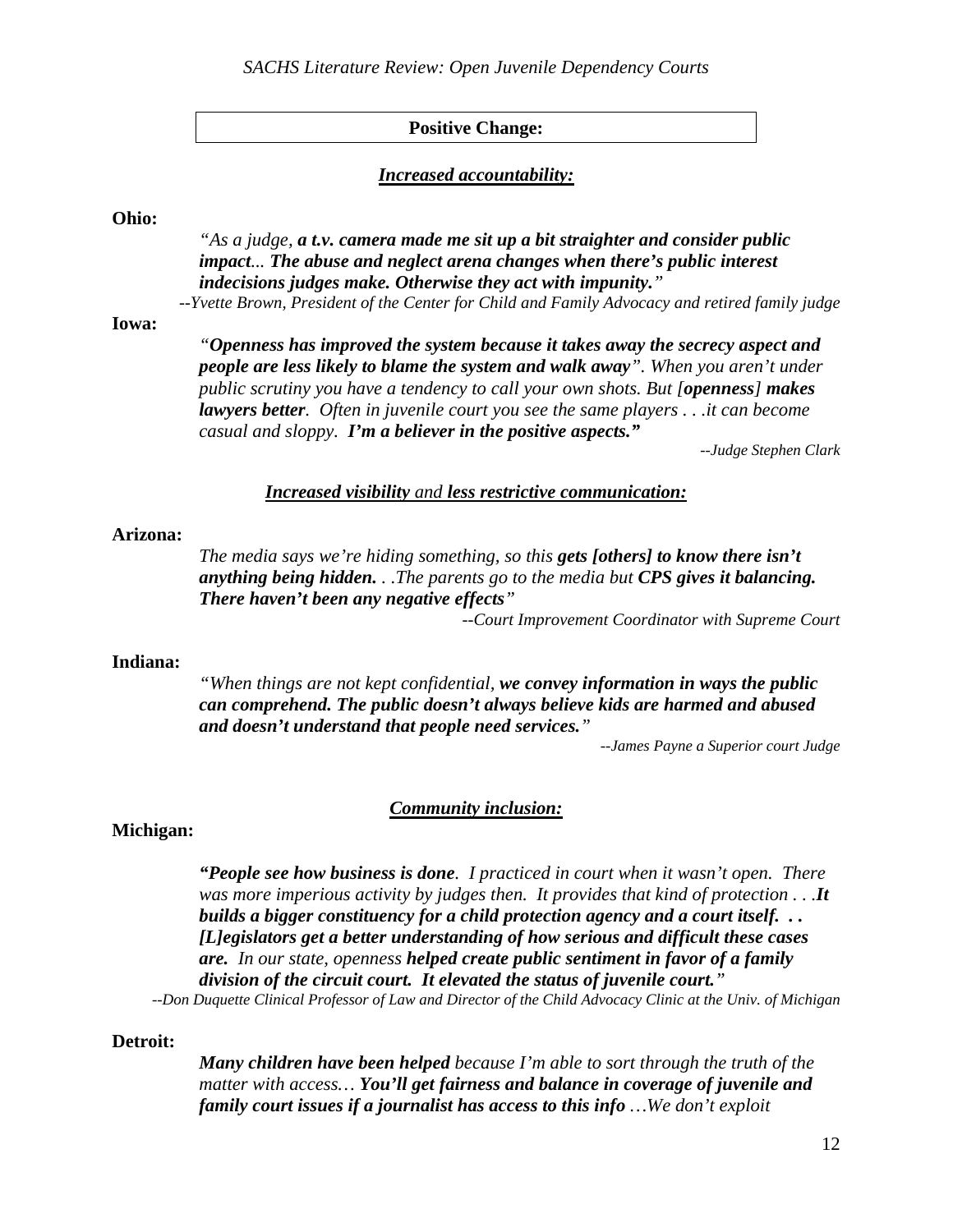*children, but writing about the system keeps kids on track . . .Fewer court delays . . . I can name numerous cases where the reporting changed the system. A runaway foster kid no one was looking for . . . I don't get complaints that I'm violating confidentiality. What I do get are complaints that I'm not doing enough reporting."* 

--Jack Kresnak, Juvenile Justice Reporter (*The Detroit Free Press* for 15 years)

## *Led to reform:*

### **New York**:

(Wexler, 2008)

- Initially opposed to the change, former administrative family court judge Michael Gage and former head of the Juvenile Rights Division of the Legal Aid Society Jane Spinak are now on board. Gage stating, "I think it worked …it worked remarkably well" and Spinak suggesting "the consensus now is that [the court] is better open than when it was closed" (Wexler, 2008, p. 3)
- Chief Administrative Judge Jonathan Lippman says "It has been 100 percent positive with no negatives ... Our worst critics will say it was the best thing we ever did. Their fears were unfounded … I wish other states would do it" (Wexler, 2008, p. 2)
- Open courts has "led to funding for repairs" (Wexler, 2008, p. 3).
- Assisted in increasing lawyer fees for attorneys representing poor parents "from \$40 an hour in court and \$25 an hour out of court, to \$75 an hour in all cases" (Wexler, 2008, p. 3)

# **California:**

(Mercury News, 2008)

- Although California courts are presumably closed, reporter Karen de Sá was granted court access to juvenile dependency courts in Santa Clara, San Mateo, San Francisco and Sacramento, upon agreement that she would not disclose any identifying information of the parties.
- de Sá observed the difficulties of overworked judges, lawyers and social workers, who were "struggling to achieve justice" (Mercury News, 2008, para. 3) and families who were being inadequately served.
- She was able to talk to various court professionals and families about the challenges they faced.
- **As a result** of de Sá's reports:
	- o The owner of Santa Clara Juvenile Defenders, Gary Proctor, resigned after the series documented the firm's high turnover and failure to hire investigators, experts and social workers (de, Sa, 2008).
	- o A new non-profit organization (Dependency Advocacy Center) took over the legal representation of impoverished parents and some children in Santa Clara County Juvenile Dependency Court in September 2008, to promote greater consistency and competency of court-appointed lawyers. This new contract included salary increases to promote and attract better-qualified representation, as well as contracts requiring that clients receive experts and investigators for cases when necessary (de, Sá , 2008, para. 1).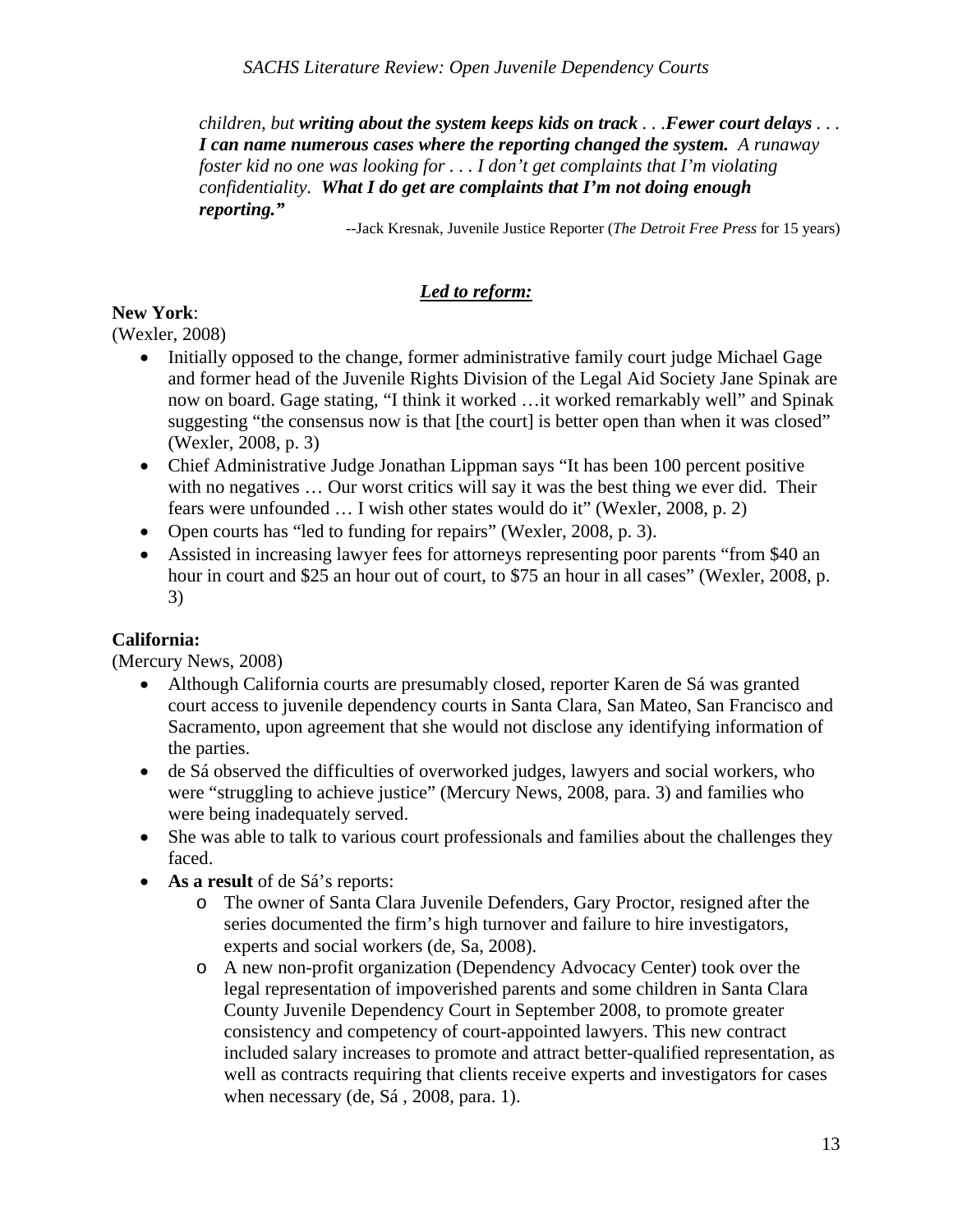For more information see: Broken Families, Broken Courts Special Reports, at: http://www.mercurynews.com/dependency/

# **Sample Open Court Pilot Programs: Minnesota, Arizona and Connecticut**

 While positive experiences as a result of open courts have been observed and documented statewide by various professionals, the research found only two states that have actually conducted formal, external evaluations of their state pilot programs. These evaluations, done in Minnesota and Arizona, were implemented to better inform statewide decision-making on whether or not to proceed with open juvenile dependency court proceedings. These pilot project evaluations, as well as their critiques are summarized below. In addition, a review of the internal pilot evaluation report for the state of Connecticut is included, as they remain the only state thus far, who following the completion of an open juvenile dependency court pilot have decided against statewide implementation.

**Minnesota Open Court Pilot Project and NCSC Report Summary**  (NCSC, 2001)

### *Task Force on Foster Care and Adoption (Task Force)-*

Established in October of 1995 by the Minnesota Supreme Court to conduct a comprehensive review and analysis of federal and state law and practice in order to make an informed assessment of the "desirability of opening child protection hearings to the public" (NCSC, 2001, p. 5).

### *Data Collection:*

 $\overline{\phantom{a}}$ 

Solicited input from child protection system stakeholders through:

- o Focus groups, public hearings, site visits, file reviews of child protection cases in six counties, statistical analysis of information contained in the State Judicial Information System, and distribution of attitudinal surveys to judicial officers, state and tribal social services agencies, tribal attorneys, county attorneys, and public defenders.
- *Task Force Majority Recommends Open Hearings:*

"[T]here should be a presumption that hearings in juvenile protection matters will be open absent exceptional circumstances" (NCSC, 2001, p. 6). It was also recommended that, with the exception of certain information, juvenile protection court files should be accessible to the public.

Following Task Force recommendations and subsequent deliberation, the Conference of Chief Judges (CCJ), the policy making body for Minnesota's trial court system, recommended that Minnesota Supreme Court established rules in order to implement an open hearings pilot project in certain jurisdictions whereby juvenile protection proceedings would be presumed open. Shortly thereafter, the Minnesota Supreme Court filed an "Order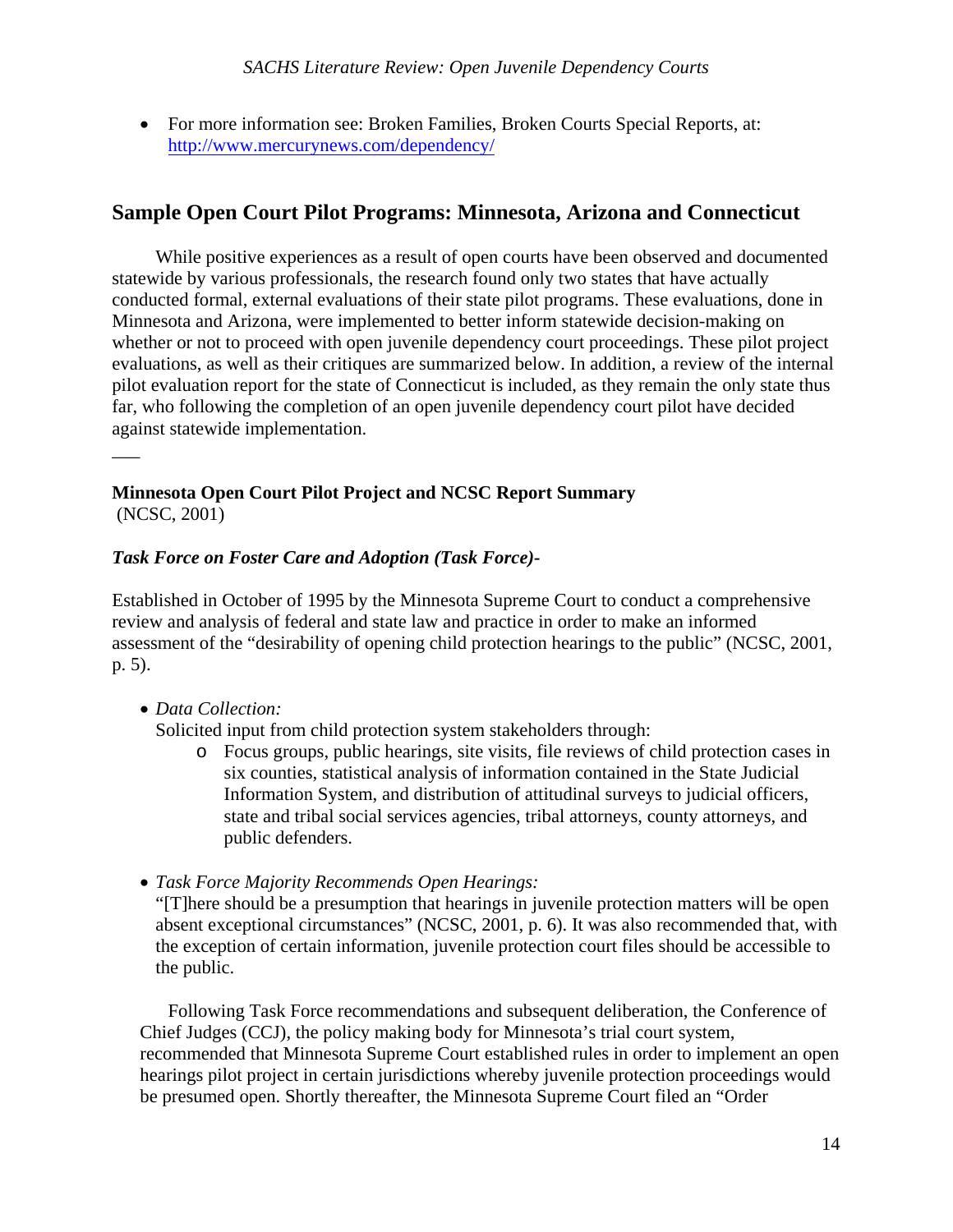Establishing Pilot Project on Open Hearings in Juvenile Protection Matters" (NCSC, 2001, p.13).

### *Pilot-*

### *Background:*

- In 1998, the Minnesota Supreme Court issued an order authorizing each of Minnesota's ten judicial districts to identify one or more counties in which to conduct a three-year pilot project where child protection hearings and court file records would be accessible to the public.
	- o Twelve counties volunteered to participate in the pilot project.
- The National Center for State Courts (NCSC) was contracted by the Minnesota Supreme Court Office of State Court Administrator as an independent research organization to conduct an evaluation of the Open Juvenile Protection Proceedings Pilot Project.
- The purpose of the evaluation was to provide decision-makers with relevant information to assist their deliberations regarding whether open hearings/records should be expanded statewide.
- Although at the time, 16 other states had adopted statues or court rules that require or permit access to juvenile court proceedings, the NCSC evaluation was the first of its kind to be conducted in the nation.

### *NCSC Report Summary-*

(Cheeseman, 2001)

### *Data collection methods:*

- Site visits, interviews, focus groups, logbooks, case file reviews and surveys.
- Surveys were designed for the following professional categories: judges/referees, court administrators, county attorneys, public defenders, guardians ad litem (GAL's), social workers, and news media.
- Compilation of newspaper articles on the subject of open hearings/records in child protection proceedings.

### *Effects on Hearings:*

*Participation, Closures of Open Hearings, Courtroom Content, Length of Hearings, Use of Court Resources, Potential for Harm, Media Reaction* 

### **Participation-**

**Finding:** "Open hearings have led to a slight but noticeable increase in attendance at child protection proceedings" (Cheesman, 2001, p. 3).

- *Increased attendance:* Most of whom were members of extended family (90% of those reporting report an increase of five or less people attending).
- *Possible trend:* Data suggests trend towards increased attendance by these groups.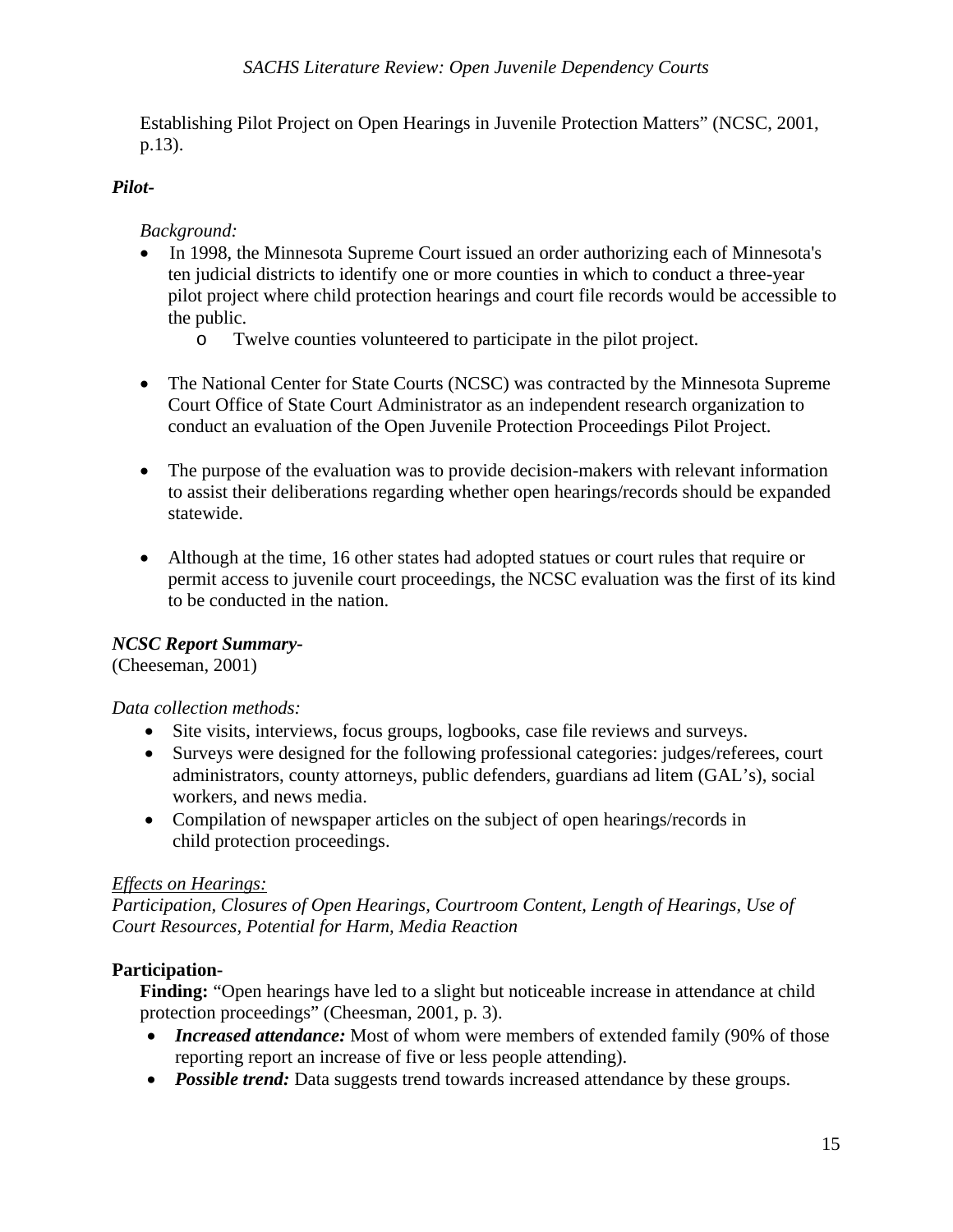### **Closures of open hearings-**

**Finding: "Closures of open child protection hearings occurred very infrequently in** the pilot counties" (Cheesman, 2001, p. 3).

- *Minimal closures:* Between May 2000 and March 2001 only six child protection hearings were closed (this includes data from eight counties).
- *Reasons for closures:* Cases involving incest, sexual abuse, parents' psychological condition, child death, cases where the identity of the child is readily discernable, and cases involving HIV were more likely to be closed.
- *Hesitance to close:* Several judges expressed a reluctance to close hearings out of concern for the integrity of the open hearings pilot project.
- *"Blanket" motions to close:* Public defenders in some counties motioned to close nearly all proceedings. These early attempts at "blanket" closures were rejected by judges and were short lived.

### **Courtroom content-**

**Finding:** "In the opinion of the child protection professionals surveyed, the content of courtroom documents, exhibits, and statements have not been significantly affected" (Cheesman, 2001, p. 3).

- *Variation in opinions:* There was a difference in opinion as to the extent and effect of changes in documents, exhibits and statements.
- *Content of exhibit and social worker reports***:** Judges and county attorneys were significantly more likely than other professionals to notice changes in exhibits.
- *Petitions:* County attorneys were significantly more likely to feel that there were changes in content of petitions.
- *Judges statements*: County attorneys and public defenders were significantly more likely to report change in content of Judge's statements.
- *Increased accuracy:* Many feel that the content of statements and documents are generally more accurate, including fewer unsubstantiated allegations and timelier, betterprepared court documents.
- *Increased caution:* Some felt that documents and reports were "softened" and/or shortened, leaving out potentially helpful but sensitive information because of possible public scrutiny. Some report hesitance to include sensitive information.

### **Length of hearings-**

**Finding:** "There is little evidence that the duration of hearings was appreciably affected" (Cheesman, 2001, p. 3).

- Length unaffected: More than 90 percent of survey respondents felt that the length of hearings had not changed.
- *Increased length:* Public defenders were significantly more likely to report that hearings had become longer.
	- o *Reasons for increased length:* Media presence, spectators, and extra time required for motions to close proceedings were reported as having affected length of hearings.
	- o *Sensational cases:* The effects can be very profound from cases that attract media attention.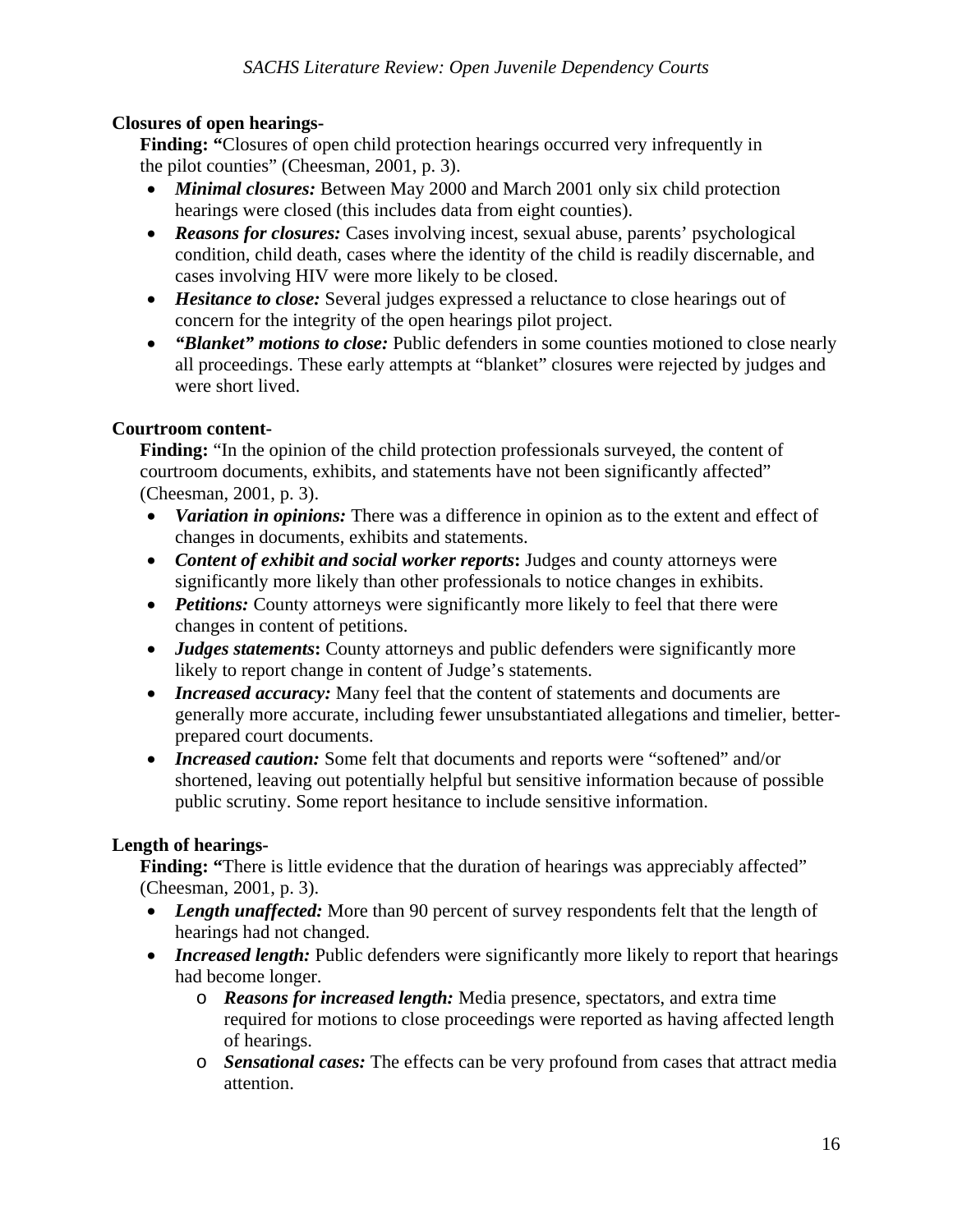### **Use of court resources-**

**Finding:** "The very real demands made on court administrative staff as a result of open hearings/records appeared to have their greatest impact early after the project commenced and became less of a burden with the passage of time" (Cheesman, 2001, p.4).

- *Resources unaffected:* 81 percent of survey respondents reported that court resources were not affected.
- **Increased use of resources:** Judges and court administrators were significantly more likely to report an increase in the use of court resources.
- **Increased preparation time:** Public defenders report more of their time is required to prepare clients for open hearings.
- **Significant impact on administrative staff:** Great impact on the workload of the administrative staff resulting from the record keeping requirements in the court order and the need to address public requests for documents.
- **Additional administrative tasks:** Administrative staff that had to redact documents, separate files, prepare written materials to protect child's identity, and deal with requests for documents.
- **Example of typical response from court administrator:**

*"Because of the changes, it takes longer to process cases. Cases are not accessible on TCIS so, when doing calendars, you have to first unconfidentialize (sic) then run calendars and go back in and make them confidential again. Very time consuming. It is also very time consuming if a member of the pubic wishes to review the file because the file has to be reviewed and redacted."* 

*"Initially increased a great deal to split open CHIPS records from closed. Delete status records stored in same physical file. Hired part-time employees for several matters. Significant time spent (40-60 hours) to respond to media requests for copies of all CHIPS petitions for each of last 2 years…"* 

### **Potential for harm-**

**Finding: "**Open hearings/records have not resulted in documented direct or indirect harm to any parties involved in child protection proceedings, with the possible exception of a sensational case in Hennepin County" (Cheesman, 2001, p. 4).

- **Gross irresponsibility:** Was noted on the part of reporters in regards to one case in Hennepin County where "news crews from two local stations focused their TV cameras – through courthouse windows from the sidewalk outside – on the mother in the case as she walked through the lobby of the Hennepin County Juvenile Justice Center" (Cheesman, 2001, p.24).
	- o It appears this case was atypical, as it had been ongoing for two years prior and had already received considerable media attention.
	- o Due to the irresponsibility by previous reports, the judge closed hearings for this case.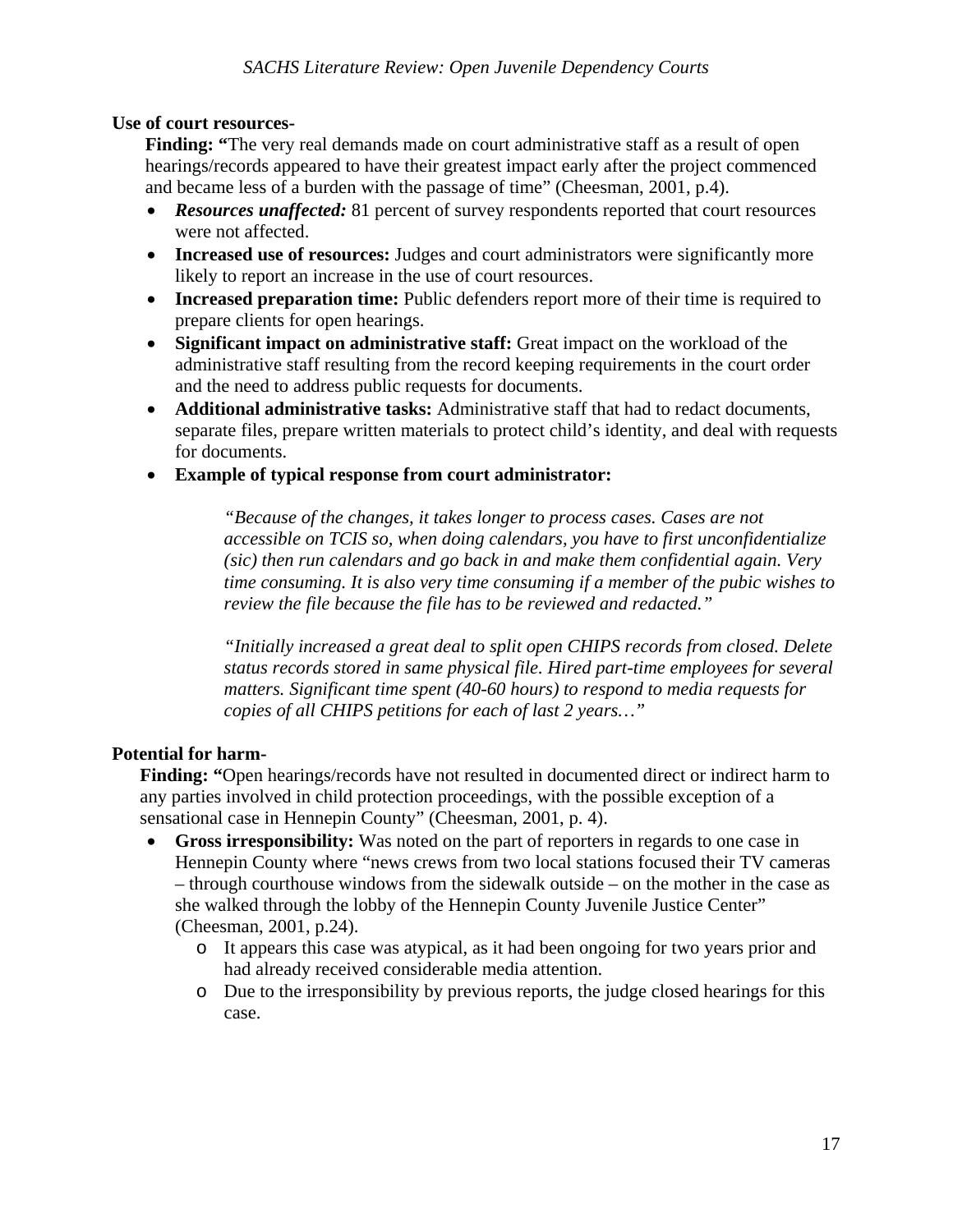### **Media reaction-**

**Finding:** "Media reporting tends to be dominated by sensational cases, as was the case before open hearings/records. No evidence was found that open hearings/records has exacerbated this tendency" (Cheesman, 2001, p. 5).

- *Minimal news stories:* 63 percent of the respondents reported that they rarely or never saw news stories about child protection cases.
- *Media attention waned:* Media attention on cases was high immediately after the implementation of open hearings/records but quickly declined thereafter.
- *Variation in opinions:* Court administrators, county attorneys, and judges were significantly more likely to report that the media had responsibly covered cases than GAL's, public defenders, and social workers.
- *Published Images:* 7 percent of the media respondents reported that their media organization published the image/photo of a child involved in a child protection proceeding.
- *Published name:* 7 percent reported that that their media organization had published the name of a child involved and 35 percent reported publishing names of parents involved in proceeding.
- *Published address:* 11 percent indicated that their media organization had published the address of a child or parent involved in a child protection proceeding.

### **NCSC Report concluding statement-**

\_\_\_

"*There are clearly costs attached to open hearings/records, especially for court administrative staff. Other costs may be borne by the parties to child protection cases, especially children and parents (and foster parents), who risk losing privacy. During the course of the data collection, the NCSC project team did not encounter any cases where harm to children or parents irrefutably resulted from open hearings/records although many professionals expressed concern for the potential of such harm."* (Cheesman, 2001, p. 85)

### **Arizona Open Court Pilot Program and The Arizona State University Study**

 With the desire to increase accountability in the child welfare system, in 2003 Arizona passed SB 1304 and 2024, which established a pilot program permitting public access in 5% of Maricopa county's dependency cases. The Department of Economic Security/Division of Children, Youth and Families (DES/DCYF) and the Administrative Office of the Courts (AOC) were responsible for overseeing and providing analysis for pilot program and representatives from Arizona State University-School of Justice & Social Inquiry were included in the development of the research.

 Following the 18 months pilot program, the Arizona State University final report indicated that, "impacts [of the pilot program] have been minimal, though caution must be exercised in assuming too much into this fact based on the low volume of non-party courtroom attendance" (Broberg and Lopez, 2006, p.16). Subsequently, in 2005, the pilot was adopted statewide.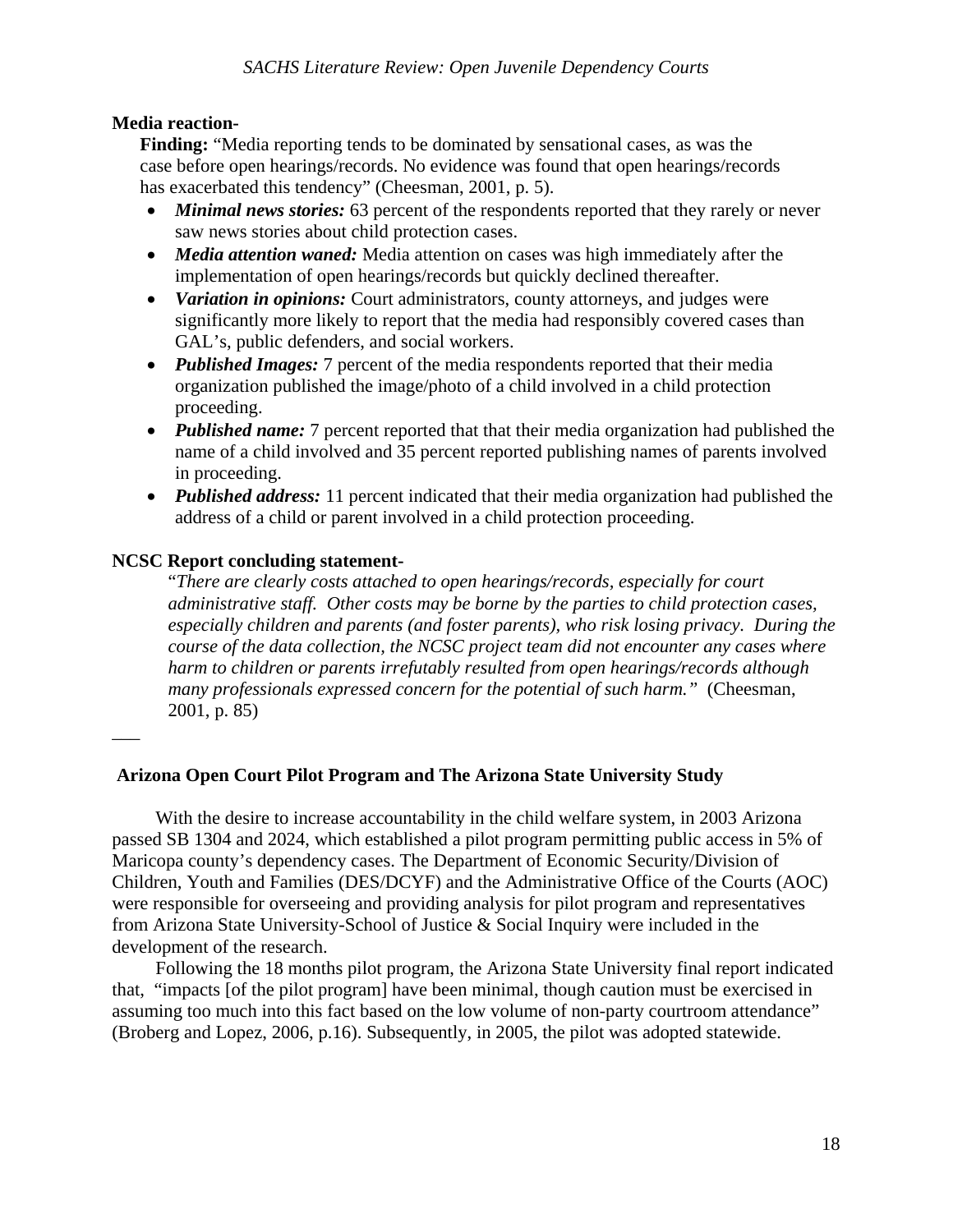### **Flaws with the NCSC and Arizona State University Reports**

(Patton, 2005; Patton, 2009)

 In his critical analysis' of both the NCSC and the Arizona State University reports, William Wesley Patton, lecturer at UCLA David Geffon School of Medicine, Department of Psychiatry; Whittier Law School Professor and J. Allan Cook and Mary Schalling Cook Children's Law Scholar, critically questions the validity of the NCSC report, which he refers to as "the 'Holy Grail' of empirical support for proponents on the efficacy and safety of open proceedings, " (Patton, 2009, p. 2) and the Arizona State study, which he claims "suffers some of the same flaws [as the Minnesota study]" (as its methodology was based on the Minnesota study).

 In his 2005 analysis, Patton outlines numerous deficiencies in the NCSC report, which he claims, "is so seriously flawed both in its design and in its conclusion that it has marginal statistical reliability" (Patton, 2005, p. 310). Patton follows his 2005 review with a 2009 analysis wherein he includes testimonies from both Dr. Cheesman, a "senior court researcher for the NCSC who designed and administered the Minnesota study" and Greg Broberg, a graduate student at Arizona State University who "formulated the methodology, implemented the research and wrote the [Arizona State] report". Their testimonies were given in a hearing at the California Superior Court of San Mateo County and "seriously call into question the credibility" (Patton, 2009, p. 2) of both the NCSC and Arizona State studies.

 Following is a summary of the flaws in the NCSC report outlined in Patton's 2005 analysis, supported by testimonies from both Cheesman and Broberg, which are presents in his later analysis.

- *Inadequate sample:* The sample surveyed did not include abused children, their parents, or private or court appointed psychological therapists; those most likely to perceive abused children's trauma after publicity.
	- o **Support:** In his testimony, Cheesman's expressed that talking to children and families could have been useful, but that "the Minnesota research advisory committee forbade the researchers from interviewing the abused children and their parents …because such interviews might harm the children" (Patton, 2009, p. 2), which he expressed was against his professional judgment.
- *Premature conclusion:* Much of the psychological damage to child abuse victims is long-term, the court personnel and counsel who were surveyed did not have an opportunity to observe the child's psychological path.
	- o **Support:** Dr. Cheesman was in agreement that the study was methodologically flawed stating, "I'm not claiming that this is the most fool-proof study …there was no way, with our methodology, that we really could have taken into account some of these extraneous factors, like maturation. We just couldn't given the budget that we had to work with" (Patton, 2009, p.4).
	- o **Support:** In response to whether or not the effects of open court's on abused children were studied, the if the methodology causes him "pause for the concern as to the reliability", Broberg testified, "the department did not have the resources to do that type of thing" (Patton, 2009, p.5).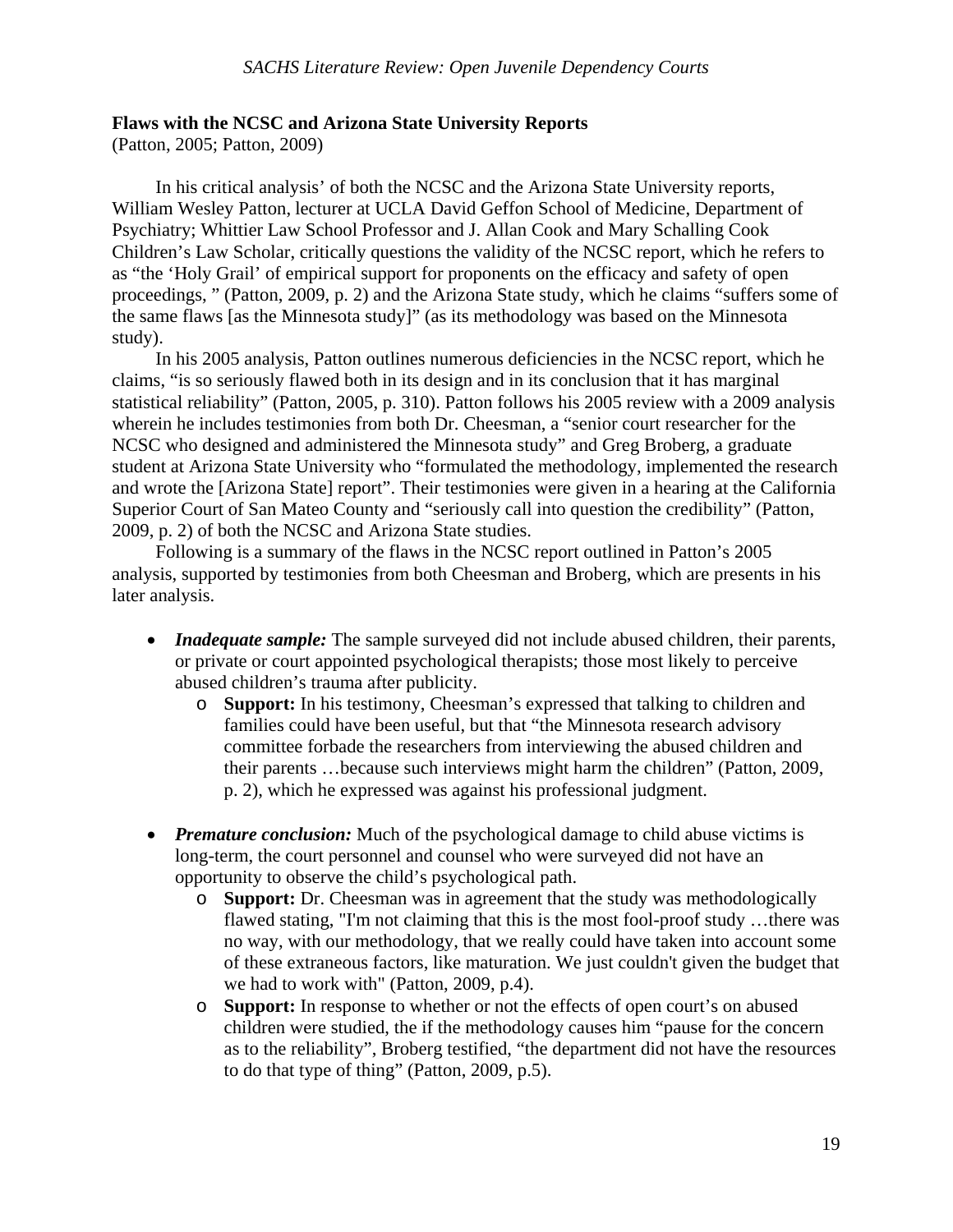- *Minimized harmful effects*: The report elevated the nature of the psychological harm required for minimum reporting to "extraordinary harm," rather than all psychological harm experienced by child abuse victims through publicity. This eliminated from consideration a number of children who might have been psychologically harmed from the publicity, and significantly skewed the conclusion.
	- o **Support**: In his testimony, Cheesman confirms that only instances of "extraordinary harm" were considered. He indicates that "extraordinary harm" was not defined in the study. And when questioned about why the term extraordinary harm was chosen "instead of some harm, slight harm, moderate harm to children - or ordinary harm" (Patton, 2009, p. 3), he responded, "it was probably some serious amount of harm. So I think that's why I chose the word." (Patton, 2009, p. 3). And when asked what he considered harm to mean, he "had great difficulty defining the term" (Patton, 2009, p. 3).
- *Lacked relevant expertise:* Failed to consider any of the extensive pediatric psychiatric evidence demonstrating the substantial psychological harm to children due to public exposure of their abuse.
	- o **Support**: Dr. Cheesman's testimony confirmed that neither psychologists nor psychiatrists were consulted regarding whether the open court proceedings were harmful to children (Patton, 2009), and stated that "the government people" chose the individuals who he would interview regarding the harmful effect on children. From this Patton concludes that responses as to whether or not harmful effects were observed by children were biased and that individuals with "the most interest in seeing that the court proceedings would remain open" (Patton, 2009, p. 3) were interviewed.
- *Unsubstantiated relationship:* Reported an increased attendance by family members, though admitting parents and family members to dependency court "does not require an open dependency court rule". Also, there is no evidence whether reported increase in attendance is due to Minnesota's open court policy, or a new statute which "requires the court to give notice of dependency hearings and to notify parents, prospective parents and relatives of their right to be heard" (Patton, 2005, p. 329).
- *Failed to assess financial cost:* The analysis did not study the financial impact of introducing open hearings and records.

 In support of his assertions, Patton also includes an excerpt from a National Council of Juvenile and Family Court Judges report which warns against an over reliance on the findings of the Minnesota report. The report concluded:

*"The NCSC report and its findings are now widely referenced by proponents for open hearings as supporting the view that open hearings do not produce the negative effects that have been argued for by opponents to this practice. However, as indicated by the concluding thoughts of the report itself, the recommendations made by the NCSC evaluators were much more cautious and neutral than later references to the report would suggest. In addition, a number of methodological and other design flaws have been identified in the study by other researchers in*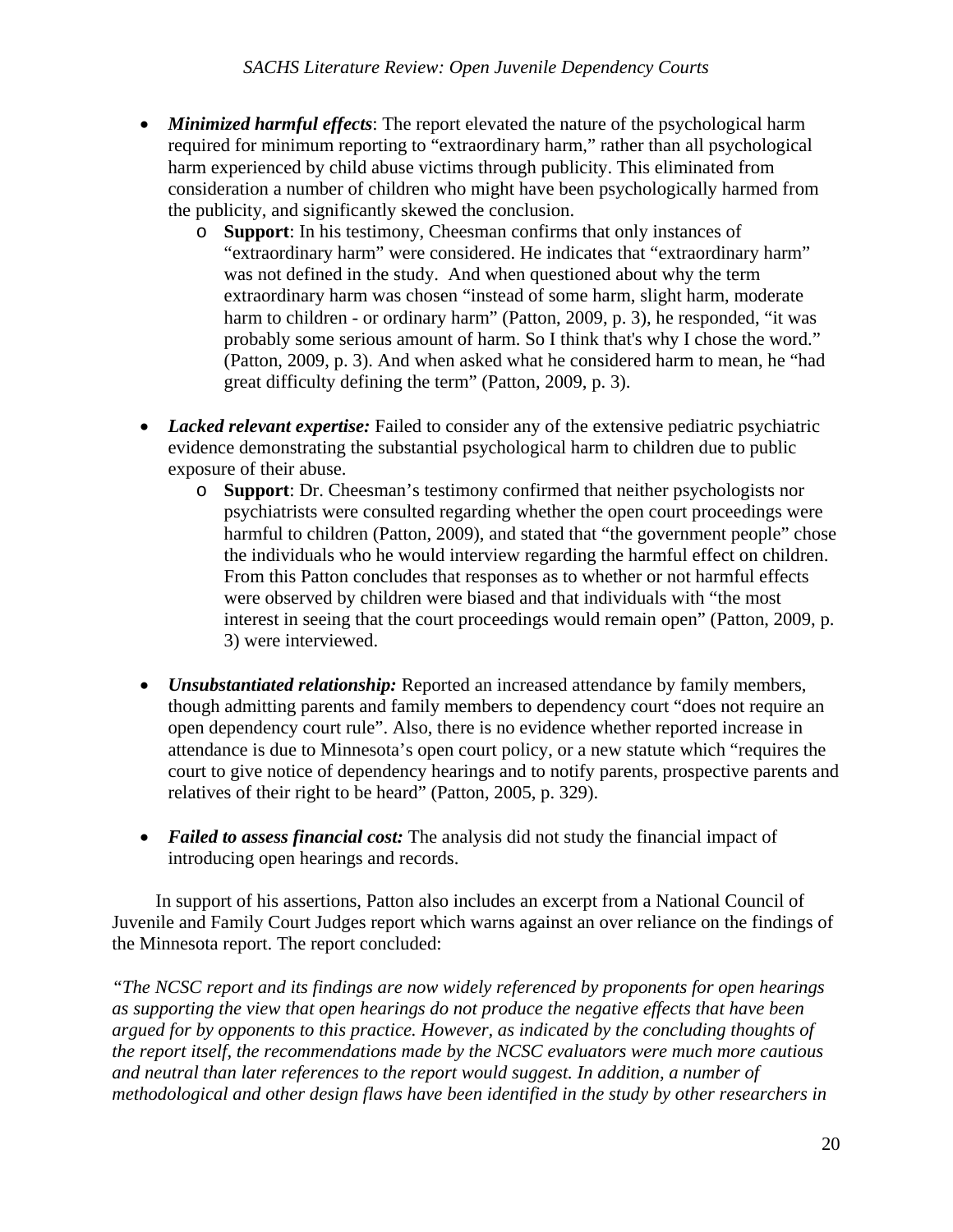*this area that may further limit the scope and applicability of these findings to other jurisdictions"* (Patton, 2009, p. 2).

 Not only does Patton highlight what he believes to be deficiencies in the NCSC and Arizona State report, but further extends his position to open court studies nationwide, asserting that they "[lack] any empirical evidence". He suggests that one of the major issues with open court studies is the lack of appropriate emphasis placed on the psychological impact of public exposure on children. Echoing his criticisms of the NCSC report, he states:

"*None of those studies has investigated PTSD in child abuse victims and no open court study has included a longitudinal analysis of the abused children's mental health after the legal proceedings have concluded. Open court studies have merely relied, instead, on anecdotal evidence of short-term psychological trauma observed by some court personnel and advocates.* (Patton, 2005, p. 313)

### **Research: Psychological Impact of Public Exposure on Children**

Patton cites a significant amount of psychiatric literature in his discussion of the negative impact that public exposure could have on children and trauma.

- **Stigmatization:** Cites an American Psychological Association's *amicus curiae* brief discussing the impact of child sexual abuse on stigmatization and suggests that public exposure could further exacerbate stigma to damaging degrees. (Patton, 2005, p. 311)
- **Self-blame:** Cites literature asserting that self-blame stemming from public reaction "contribute[s] twice as much to the magnitude of psychological distress as [does] more objective characteristics of [an] assaultive event" (Patton, 2005, p. 314).
- **Interferes with therapy:** Asserts that there is strong psychiatric evidence that "public" disclosure of intimate identifying data regarding child abuse victims… will not only exacerbate the child's psychological trauma, but that it will interfere with therapy" (Patton, 2005, p. 316).
- Peer reactions: Cites literature that suggests that peer reaction to the assault significantly impacts child victim recovery.
- Post Traumatic Stress Disorder (PTSD): Extensively discusses the impact of PTSD on child abuse victims.
	- o Because children's resilience and defenses are not yet as strong as adults, they are more likely to suffer renewed episodes of PTSD when questioned about abuse.
	- o Exposure to events such as the press reporting on abuse or interviewing victim regarding abuse may re-victimize child and significantly interfere with therapeutic process.
- **Survey of psychiatrists:** Patton conducted a survey of 40 randomly selected California pediatric psychiatrists concerning their professional opinions regarding the likely effects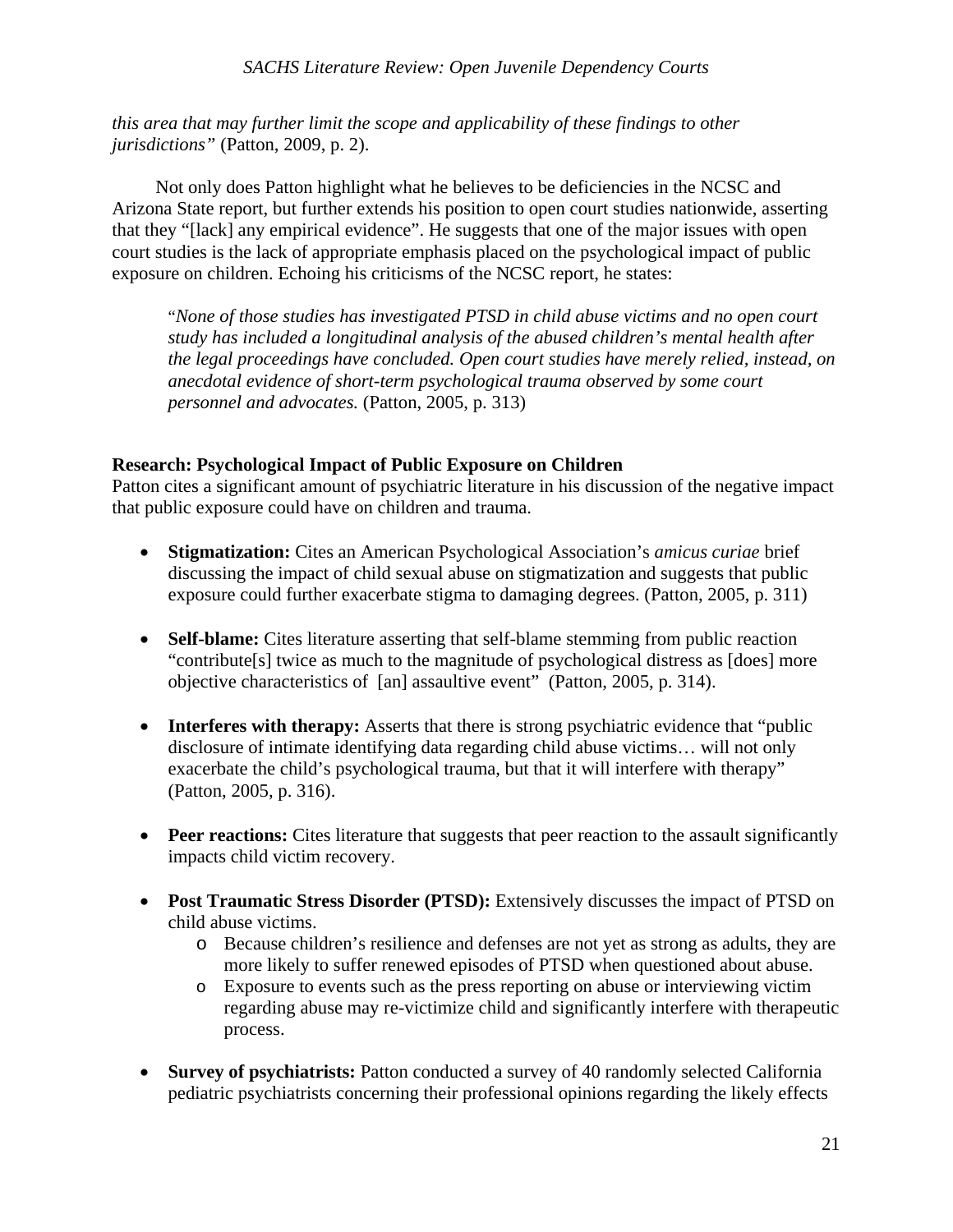that opening the child dependency system to the press and public would have on child abuse victims:

- o 90% strongly opposed opening the hearings.
- o 97% felt that the effects on abused children suffering PTSD would be moderate to severe.
- o 79% opined that publicity would have a strong to dramatic negative impact on their ability to provide successful psychotherapy to the abused children.

### **Connecticut Juvenile Access Pilot Program**

In February 2010, like Minnesota and Arizona, the State of Connecticut also implemented a pilot program to increase public access to juvenile court proceedings. Connecticut's Juvenile Access Pilot Program was done in only one court location (Middlesex Judicial District Courthouse). An internal Juvenile Access Pilot Program Advisory Board was also established to monitor the implementation of the pilot and submit written recommendations to the Judicial Branch and the legislature by December 31, 2010.

### *Data collection methods:*

• In addition to careful consideration of the extensive research conducted by other States the Board decided to use three methods to solicit feedback from participants in the pilot program: participant surveys; focus groups; and hearing attendance sheets.

### *Results15 :*

 $\overline{a}$ 

- After a year of studying other open court systems as well as its own, the Connecticut Juvenile Access Pilot Program Advisory Board unanimously recommended against presumptively open juvenile courts, and that Connecticut's pilot program end on December 31, 2010.
	- o Based on the research conducted by the Board, "it was unable to find conclusive data from other states that have contemplated open courts, or have opened their court, that demonstrates open courts are effective in increasing accountability of the juvenile court system and improving services to children and families." (Juvenile Access Pilot Program Advisory Board, 2010, p.15)
	- o In addition, "significant concerns remained for many Board members that opening child protection proceedings could potentially harm children. These concerns were not alleviated by the experience of other states due to the lack of any reliable data from these states, however, it is noted that no state that has opened its juvenile court has since repealed their statute that provided the public with access to these proceedings." (Juvenile Access Pilot Program Advisory Board, 2010, p.15)

<sup>15</sup> For full report see- Juvenile Access Pilot Program Advisory Board. (2010). *Report to the Connecticut General Assembly.* Available at: *http://www.jud.ct.gov/committees/juv\_access/Final\_report\_123010.pdf*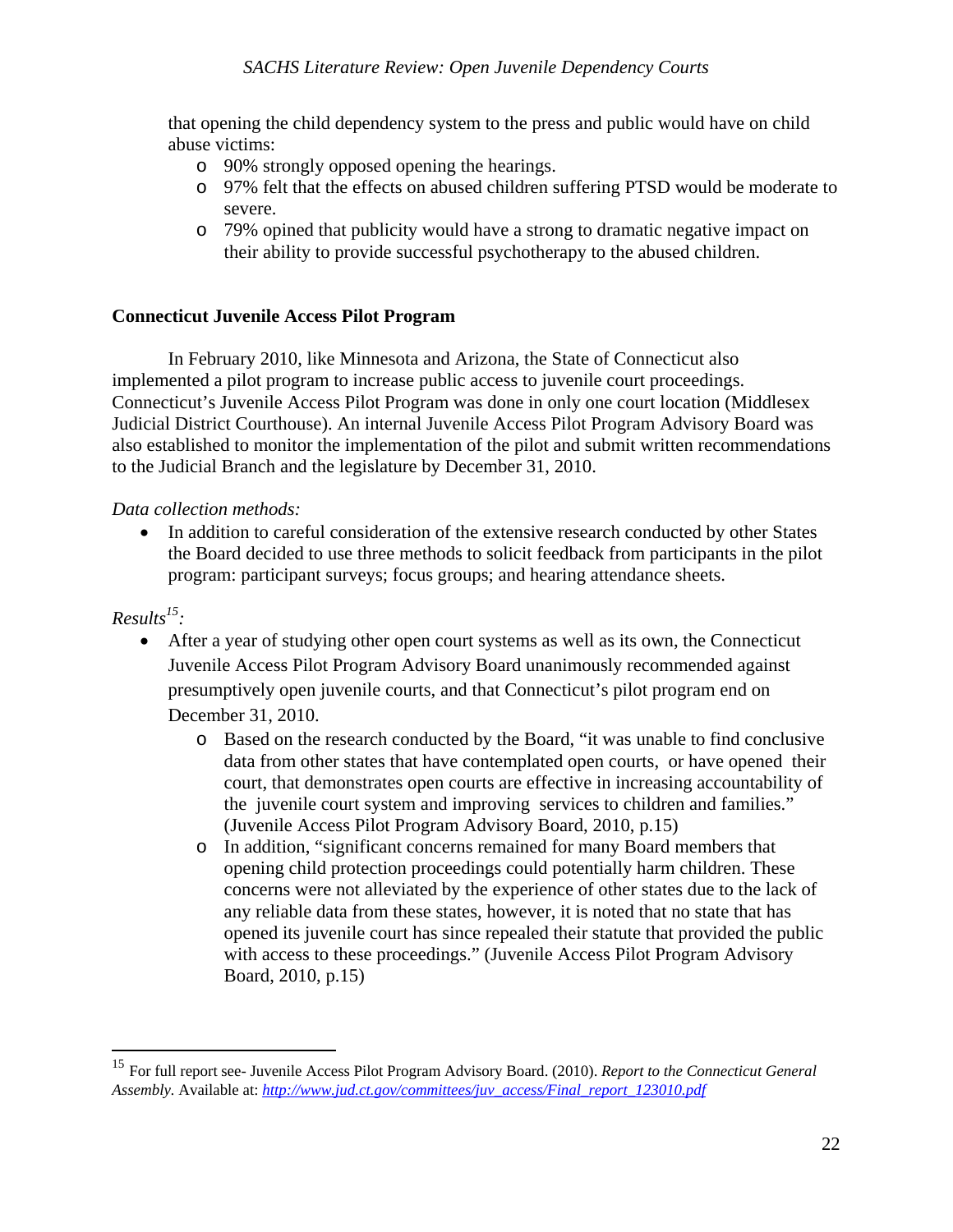- "Recognizing that there is some benefit to limited expanded access, the Board further recommended amending the Connecticut statute to permit the court to grant access to individuals or entities with an established legitimate interest in the proceedings." (Juvenile Access Pilot Program Advisory Board, 2010, p. 28)
	- o The Advisory Board gave recommendations of what they had identified as "*ideal* legal standards for statutory and rule language for other states" citing the following states statutes and rules governing public access to juvenile court proceedings: California, Colorado, District of Columbia, Georgia, Illinois and New York (Juvenile Access Pilot Program Advisory Board, 2010, p. 28-30).

# **Implementing Open Courts-Potential Budget Impacts:**

(Patton, 2005)

- **Expert fees:** In an attempt to meet the burden of demonstrating sufficient psychological harm to the child, children's attorneys will need to present evidence to the court such as expert testimony. These **"**new motions and requests for expert fees will substantially increase the cost of litigating routine child dependency actions". (Patton, 2005, p. 334)
- **Increased court time:** Costs associated with additional time spent hearing motions to close hearings and supporting expert testimony. (Patton, 2010)
- **Training costs:** Additional cost necessary for training court professionals "regarding" how and when to protect child abuse victims" (Patton, 2005, p. 335) and on cost incurred training court professionals on the appropriate ways to present relevant evidence such as medical, mental health, and drug treatment records without violating patient rights. (Patton 2010)
- **Protecting confidentiality:** Increased costs of removing "the public" from hearings during the presentation of confidential information in states where dependency records are confidential. This could also impact court length. (Patton, 2005, p. 335)
- Pilot projects: Additional costs associated with research and documentation showing project success or failure; evidenced by:
	- o Minnesota study finding, "a significant impact on the workload of administrative staff" (Patton, 2011, para. 8).
	- o In New York, \$5.6 million estimated for implementation. (Patton, 2011)

### **Recommendations to Minimize Potentially Harmful Effects of Open Courts:**  (Patton, 2005)

- **Presumably closed:** The best system is one that grants the juvenile court discretion to admit the press on a case-by-case basis for three reasons:
	- o Empowers children by including them in the decision of whether or not the media will be included.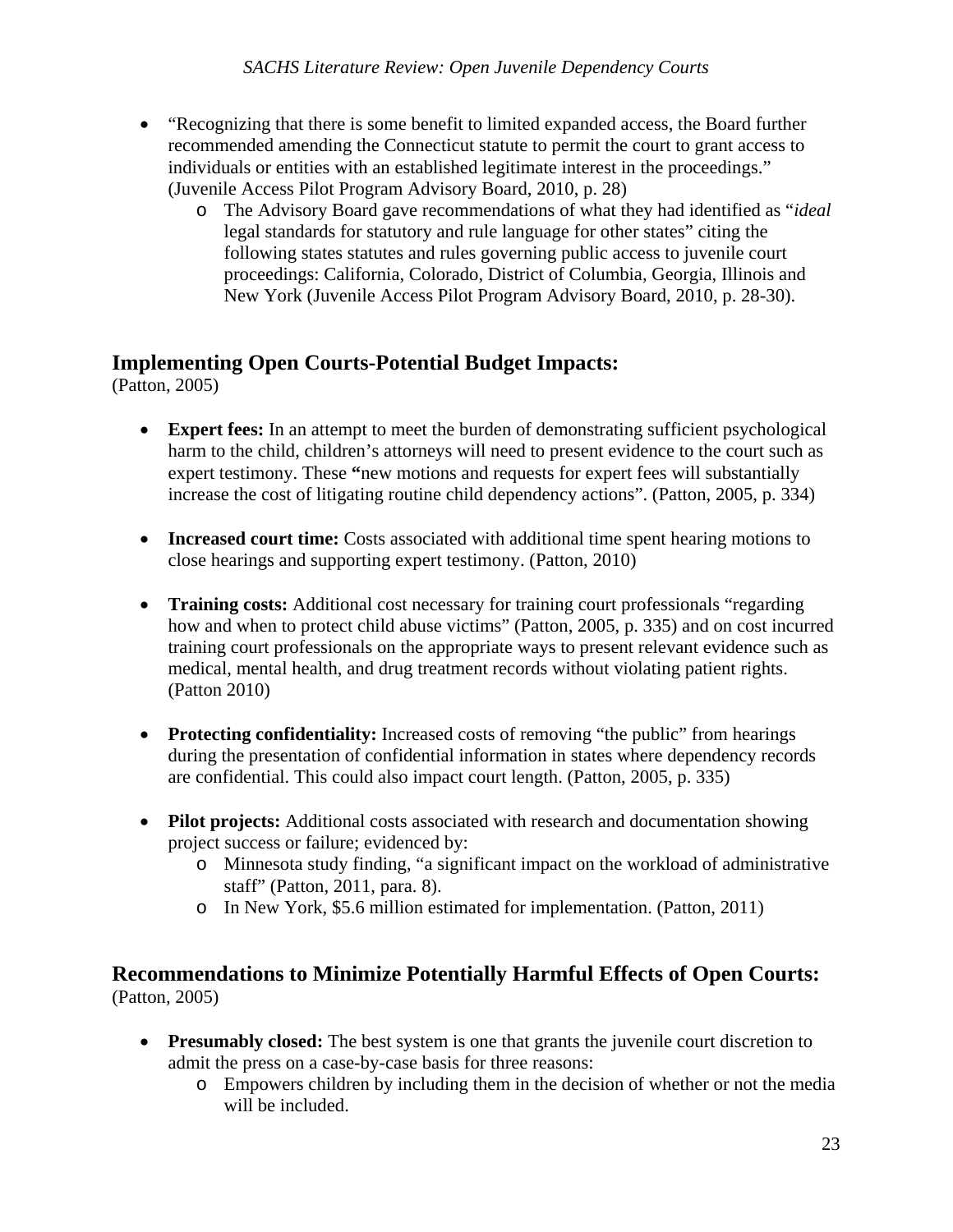- o Requires parties seeking admittance to "articulate their rational so that only legitimately interested individuals will be permitted access" (Patton, 2005, 348).
- o Provides the court with leverage in relation with the media. If a reporter were to disclose identifying information, the court could deny any subsequent requests for admission.
- **Media accountability:** If the media publishes identifying and psychologically damaging data about child abuse victims from the hearing, the judge can protect the child by denying that reporter's subsequent requests for access. (Patton, 2005, p. 329)
- **A "Model Press Act":** States may pass an act allowing for a specific number of people from the media to attend hearings, who, in return will be required to attend "educational training on dependency law and on the psychological harm of disclosure". The court may then deny access to media sources that are noncompliant. (Patton, 2005, p. 329)
- **Build relationships:** The press should attempt to "create a close reciprocal working relationship… with juvenile judges" (Patton, 2005, p. 349). By becoming better familiar with the legal process, the press is more likely to observe and report in appropriate manner.
- **Immunity provisions:** Statutory changes should be made providing for immunity and derivative immunity protecting individuals who may be reluctant to cooperate/testify in fear of self-incrimination. (Patton, 2005, p. 339)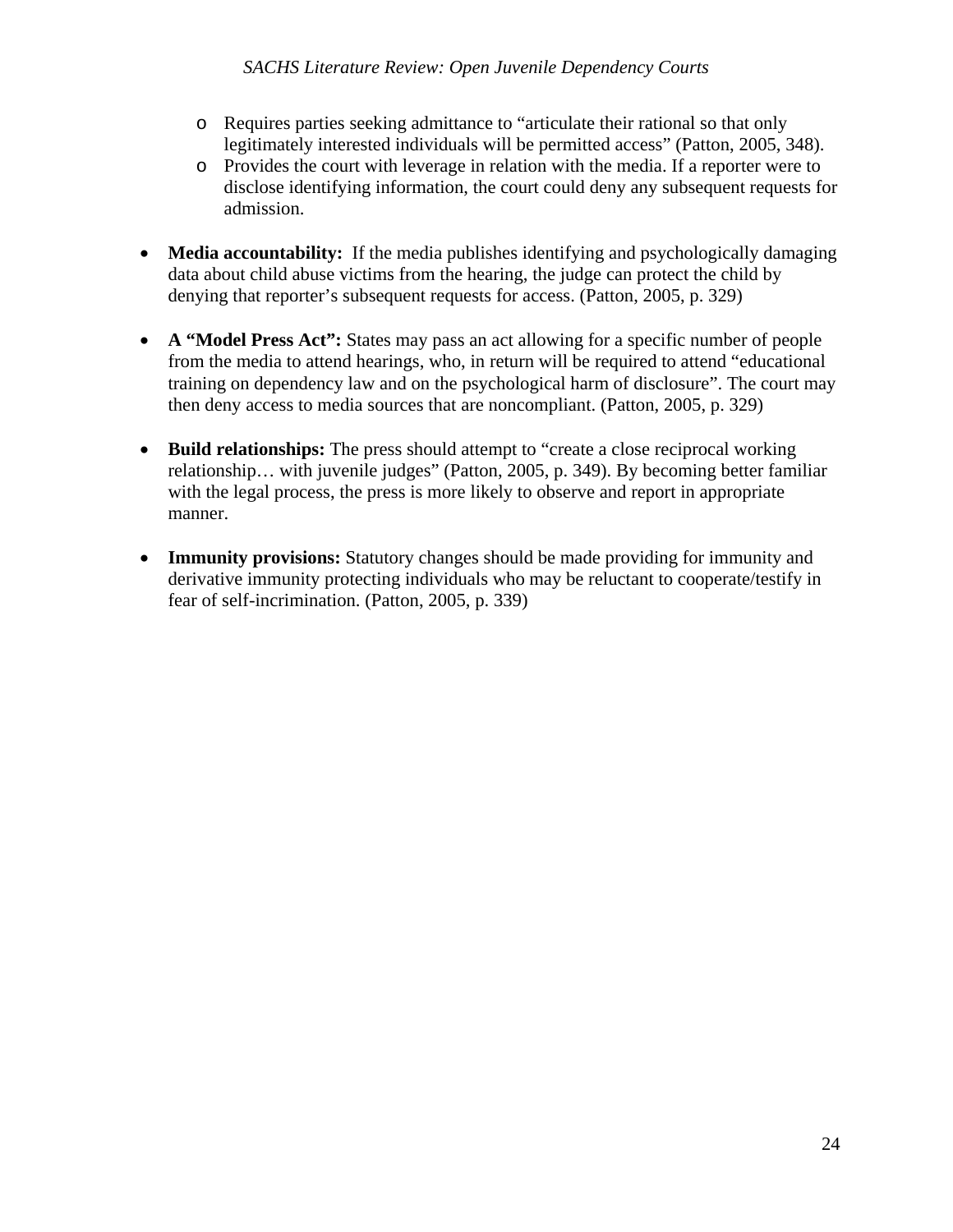### **References**

- Broberg, G., & Lopez, V. (2006). *Arizona Open Dependency Hearing Pilot Study: Final Report.* Report Submitted to the Department of Economic Security/Division of Children, Youth and Families (DES/DCYF) and the Administrative Office of the Courts (AOC). 17pp. Available at: http://www.azcourts.gov/LinkClick.aspx?fileticket=MIqR1UH59Q4%3D&tabid=2023
- Cheesman, F. (2001, August). Key Findings From the Evaluation of Open Hearings and Court Records in Juvenile Protection Matters, Final Report-Volume 1. National Center for Sate Courts.
- Children's Advocacy Institute & First Star (2008). Sate Secrecy and Child Death in the U.S. University of San Diego School of Law. Retrieved from http://www.caichildlaw.org/Misc/State\_Secrecy\_Final\_Report\_Apr24.pdf
- Children's Advocates Roundtable. (2004). Discussion with Joni Pitcl re: Confidentiality/Sunshine in the Courtroom. Retrieved from www.caichildlaw.org/Misc/Handouts03.../Foster\_Sub\_Minutes\_02\_04.pdf
- de Sá, K. (2011, February 4). State legislator pushes for historic public access to juvenile dependency courts statewide. *San Jose Mercury News.* Retrieved from http://www.mercurynews.com/
- de Sá, K. (2011, Fedruary 5). State legislator pushes for historic public access to juvenile dependency courts statewide. *The Oakland Tribune.* Retrieved from http://www.insidebayarea.com/ci\_17294436?source=most\_emailed
- de Sá, K. (2008, October 1). Court officials declare new day in Santa Clara dependency court. *San Jose Mercury News.* Retrieved from http://www.mercurynews.com/dependency/ci\_10604350?nclick\_check=1
- Edwards, L. (2004). Confidentiality and the Juvenile and Family Courts. *Juvenile and Family Courts Journal:* winter 2004, 55(1); 1-24.
- Flint, Jennifer (2006). Who Should Hold the Key? An Analysis of Access and Confidentiality in Juvenile Dependency Courts. bepress Legal Series. Paper 1246 http://www.childwelfare.gov/systemwide/courts/confidentiality.cfm
- Garcia, M. & Smith C. (2004). Survey of professionals in selected states where child protection proceedings are not completely closed. Confidentiality statutes of child protection proceedings. Retrieved from http://www.childwelfare.gov/systemwide/courts/confidentiality.cfm#state\_local\_ex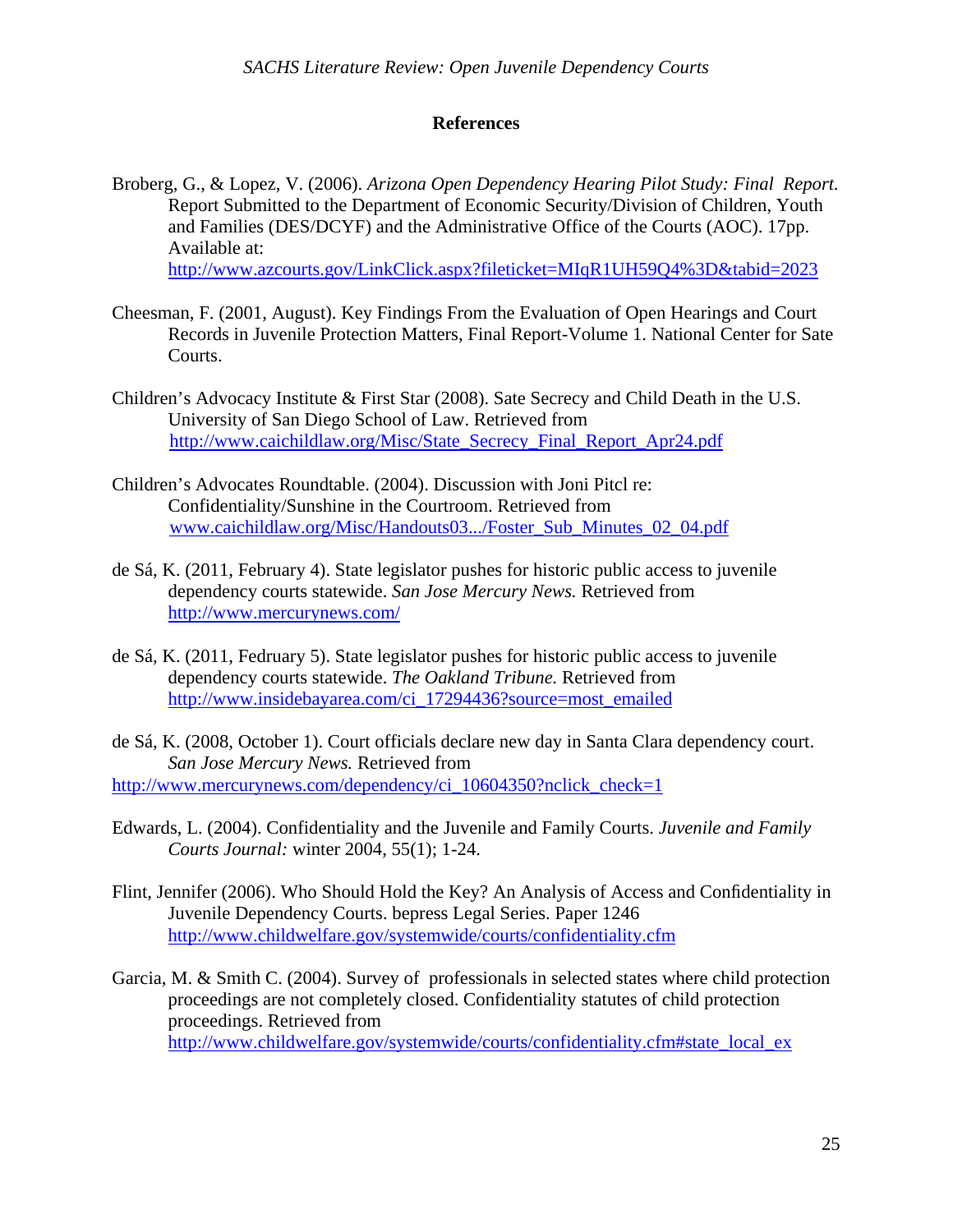- Juvenile Access Pilot Program Advisory Board. (2010). *Report to the Connecticut General Assembly.* Retrieved from: *http://www.jud.ct.gov/committees/juv\_access/Final\_report\_123010.pdf*
- Patton, W. (2011). Opinion: Open juvenile courts re-abuse victims of child abuse. *The Mercury News.* Retrieved from http://www.mercurynews.com/opinion/ci\_17416646?nclick\_check=1
- Patton, W. (Sept. 2010). *An Analysis of the Connecticut Juvenile Access Pilot Program H.B. No*. *6419.* Retrieved from http://www.jud.ct.gov/committees/juv\_access/Advisory\_Board\_Report\_Appendices.pdf (See: Appendix 9)
- Patton, W. (2009). When the Empirical Base Crumbles: The Myth that Open Dependency Proceedings do not Psychologically Damage Abused Children. *University of Alabama Law & Psychology Review,* 33(29): 1-29.
- Patton, W. (2005). Revictimizing Child Abuse Victims: An Empirical Rebuttal to the Open Juvenile Dependency Court Reform Movement. *Suffolk University Law Review, 38*: 303- 350.
- Potts, M. (2011, January 3). Could opening juvenile court hearings and records help uncover systemic abuse and corruption? *Closed Circuit.* Retrieved from http://www.prospect.org/cs/articles?article=closed\_circuit
- Sandt, C. (2004). Openness in Civil Dependency Proceedings. *Child Law Practice,* 23(6): 96-99.
- Stack, B. (2001, September 23). The Trend Toward Opening Juvenile Court is Now Gaining Momentum. *Pittsburgh Post-Gazette.* Retreived from http://www.post-gazette.com/nation/20010923opencourt0923p8.asp

Stack, B. (2009, May 27). An Appeal to Open Courts. Journalism Center on http://www.journalismcenter.org/resource/dependency-courts/appeal-open-courts

- State of Minnesota in Supreme Court. (2001). Minnesota Supreme Court Advisory Committee on open hearings in juvenile protection matters: introduction to final report on National Center for State Courts; C2-95-1476.
- Stuart Pfeifer, On the Law: Pleading for Less Secrecy in Juvenile Courts, L.A. TIMES, Jul. 5, 2002, at CA Metro 2.
- Tucker, L. (2006). Open or Closed: An overview of the current opinions and realities of opening juvenile court deprivation proceedings. Retrieved from www.childwelfare.net
- Wexler, R. (2008). Civil Liberties Without Exception: NCCPR's Due Process Agenda for Children and Families. Retrieved from http://nccpr.info/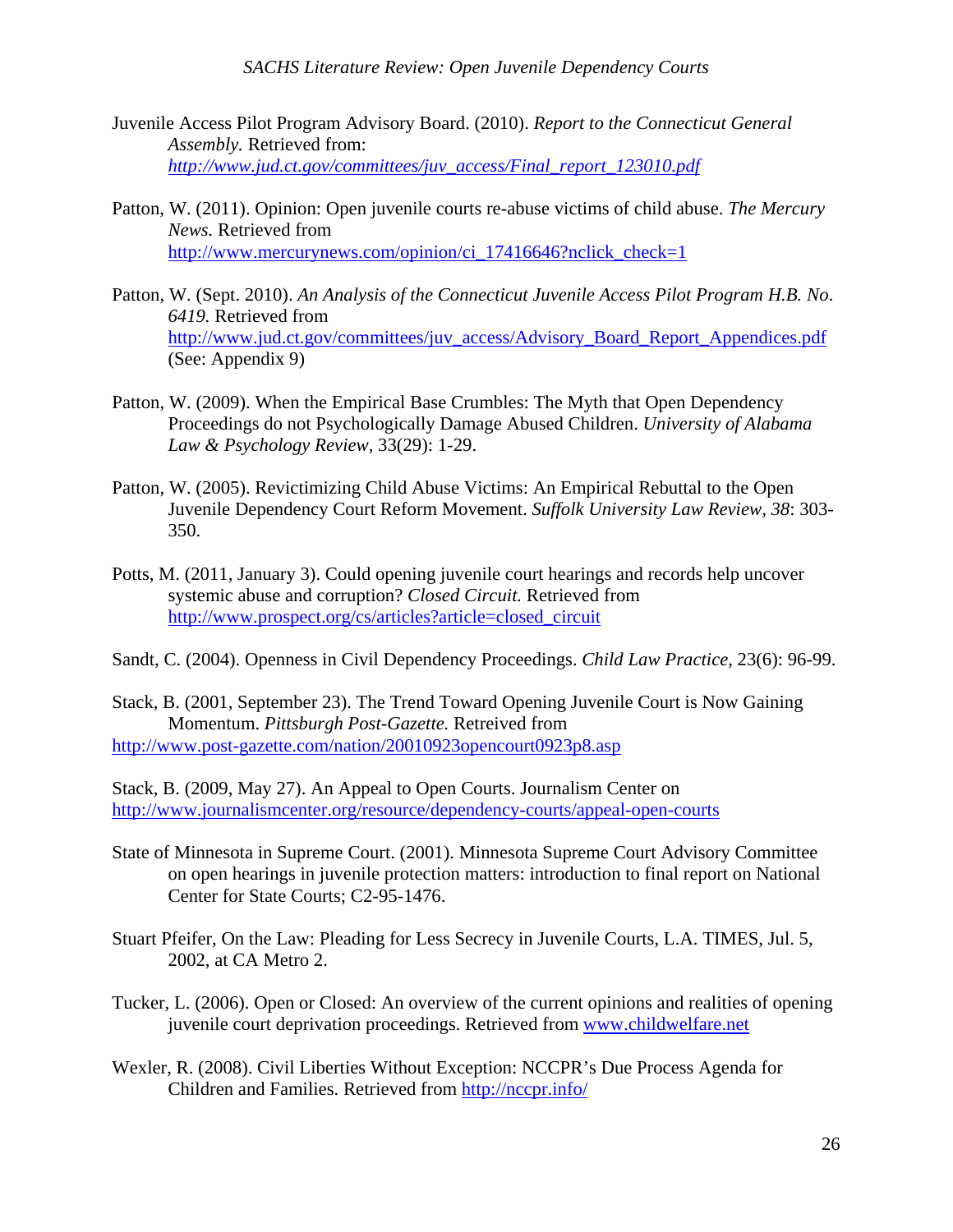# *Appendix A: California Assembly Bill No. 73*

(Source: http://info.sen.ca.gov/pub/11-12/bill/asm/ab\_0051-0100/ab\_73\_bill\_20101221\_introduced.pdf)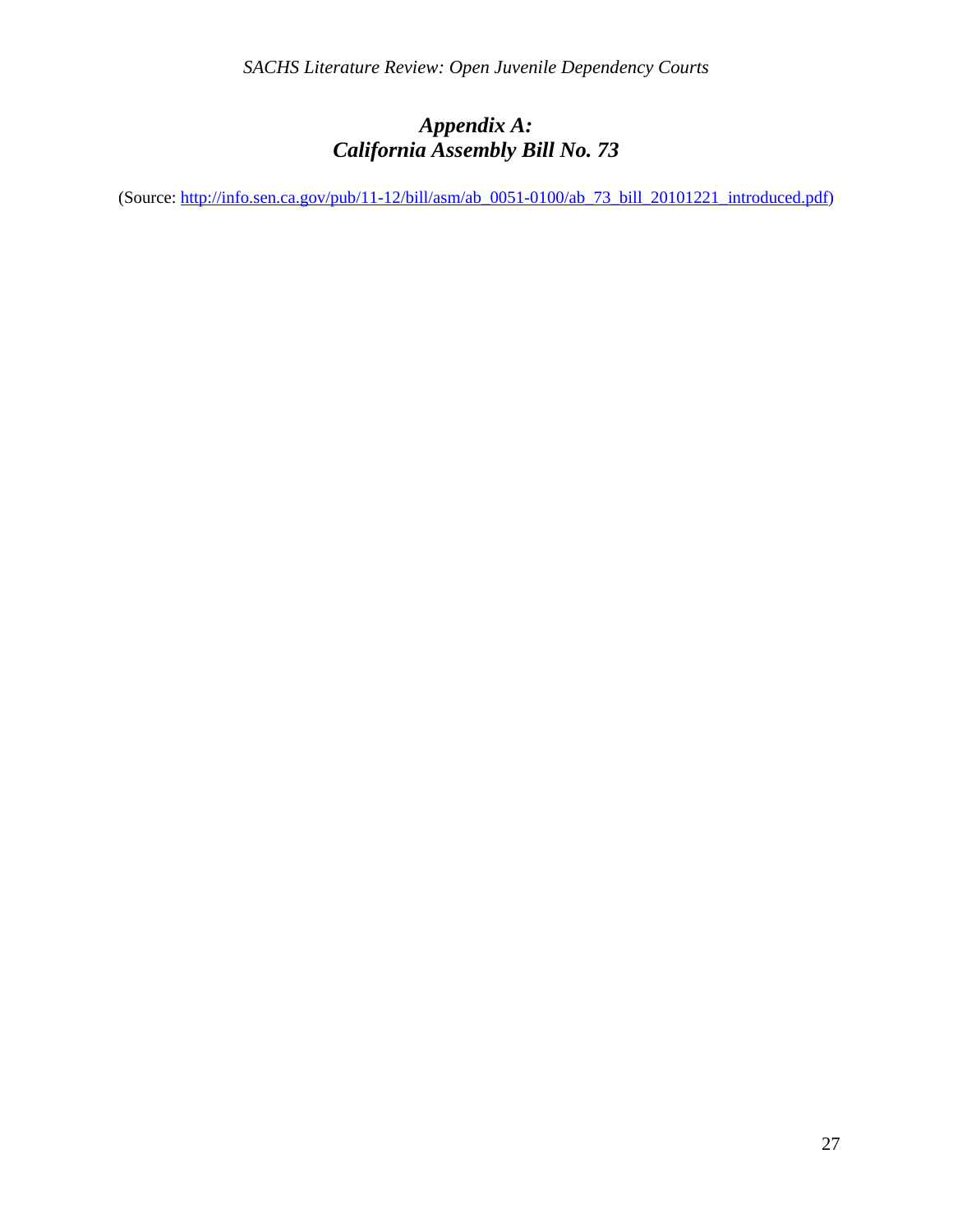CALIFORNIA LEGISLATURE-2011-12 REGULAR SESSION

### **ASSEMBLY BILL**

No. 73

### **Introduced by Assembly Member Feuer**

December 21, 2010

An act relating to juveniles.

#### **LEGISLATIVE COUNSEL'S DIGEST**

AB 73, as introduced, Feuer. Dependency proceedings: public access. Existing law provides that the public shall not be admitted to a juvenile court hearing in a dependency proceeding, unless requested by a parent or guardian and consented to or requested by the minor concerning whom the petition has been filed. Existing law permits the judge or referee to admit those persons as he or she deems to have a direct and legitimate interest in the particular case or the work of the court.

This bill would express the intent of the Legislature to enact legislation to provide that juvenile court hearings in juvenile dependency cases shall be presumptively open to the public, unless the court finds that admitting the public would not be in a child's best interest. The bill would also include a statement of legislative findings and declarations.

Vote: majority. Appropriation: no. Fiscal committee: no. State-mandated local program: no.

The people of the State of California do enact as follows:

SECTION 1. The Legislature finds and declares all of the  $\mathbf{1}$ 2 following:

3 (a) Many states increasingly permit or require public access to

4 juvenile court hearings in juvenile dependency cases involving

5. abuse and neglect.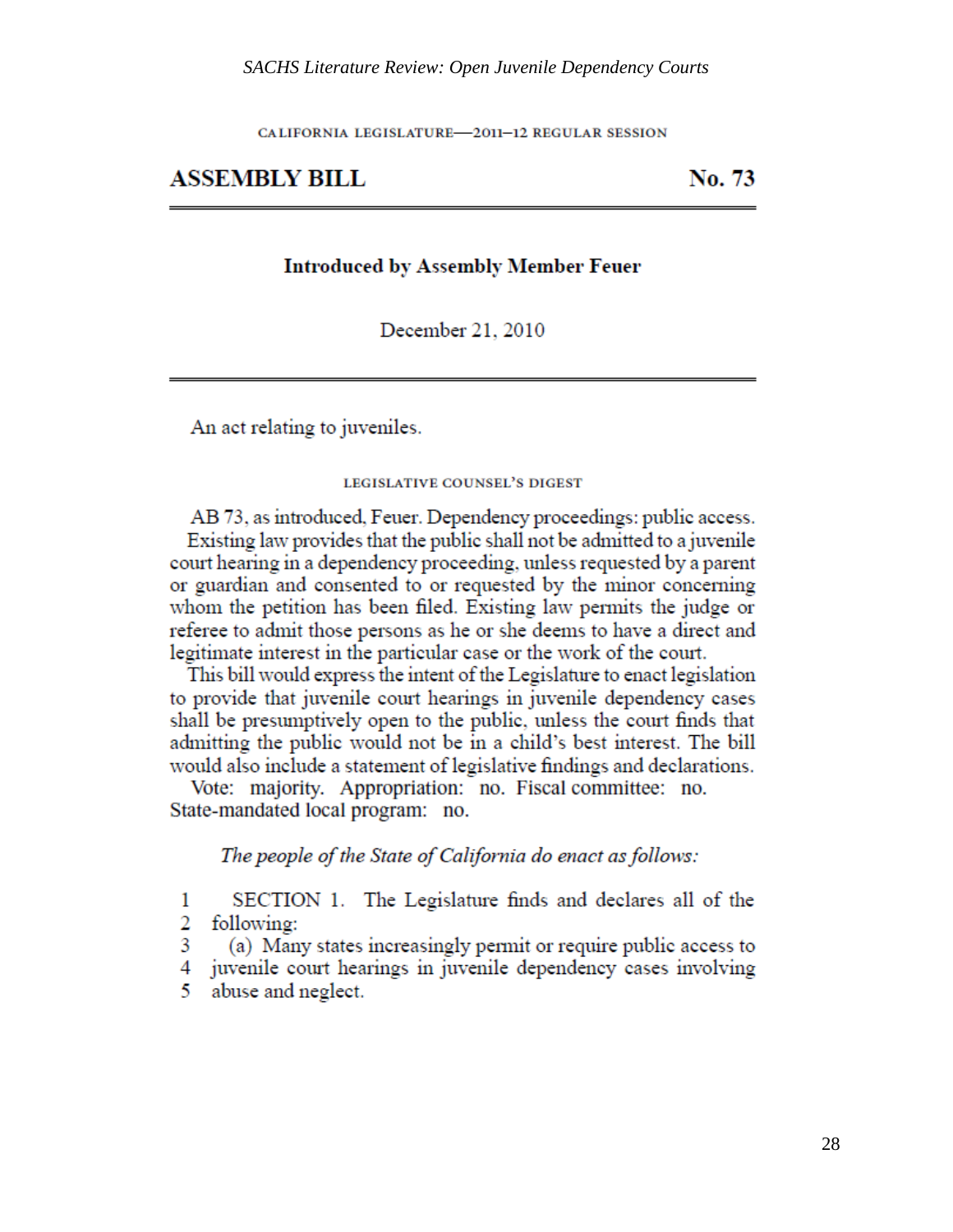AB 73

 $-2-$ 

(b) Pursuant to Section 346 of the Welfare and Institutions Code,  $\mathbf{1}$ 

 $\overline{2}$ California is currently among the states that require that all 3 proceedings in juvenile dependency matters be closed to the public, 4 except under specified circumstances.

5. (c) Public access to juvenile court hearings has the benefit of 6 ensuring that the child welfare system can be held more accountable, and of educating the public about the needs of the 7. 8 child welfare system.

(d) Children's privacy rights can be protected by ensuring that 9 juvenile court judges have the discretion to close individual 10 hearings based on the circumstances of the cases and the needs 11 and best interests of specific children while presumptively ensuring 12 13 those proceedings are open and transparent.

14 SEC. 2. It is the intent of the Legislature to enact legislation to provide that juvenile court hearings in juvenile dependency 15 16 cases shall be presumptively open to the public unless the court 17 finds that admitting the public would not be in a child's best

18 interest.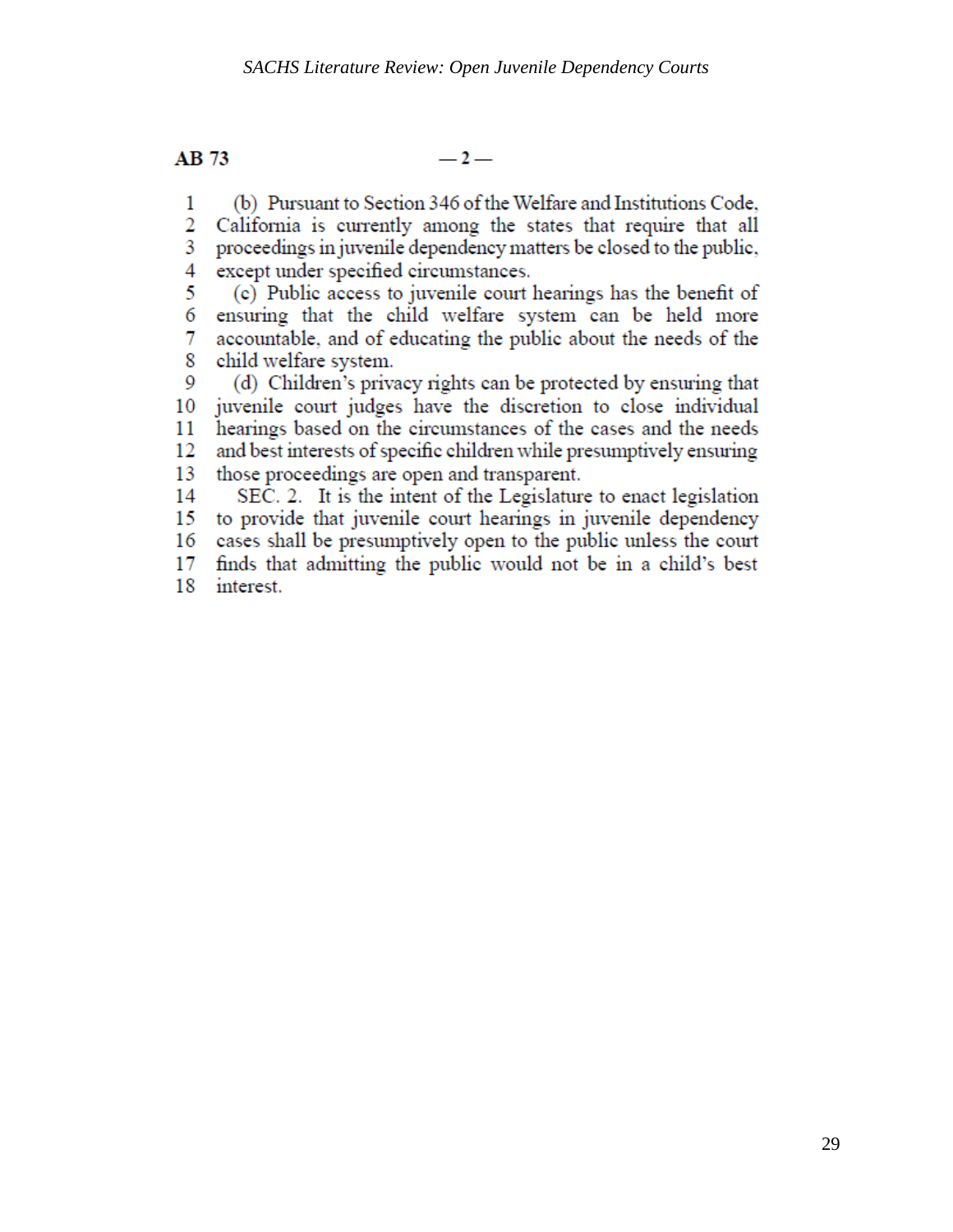# *Appendix B: Disclosure of Confidential Child Abuse and Neglect Records: Summary of State Laws (2010)*

(Source: http://www.childwelfare.gov/systemwide/laws\_policies/statutes/confide.cfm)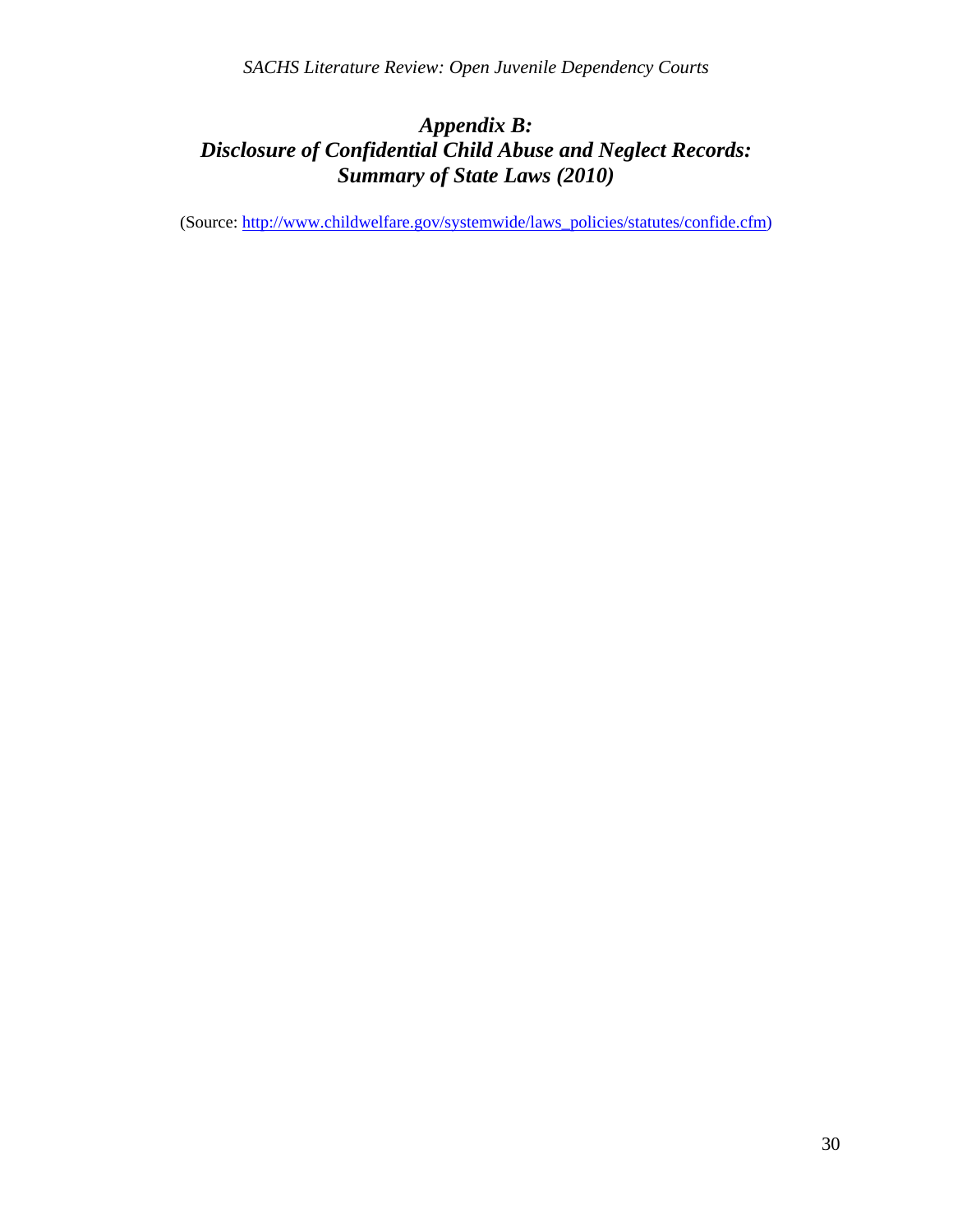# **Disclosure of Confidential Child Abuse and Neglect Records: Summary of State Laws**

Series: State Statutes Author(s): Child Welfare Information Gateway Year Published: 2010

*Current through June 2010*

### *This brief introduction summarizes how States address this topic in statute.*

Records of child abuse and neglect reports are maintained by State child protection or social services agencies to aid in the investigation, treatment, and prevention of child abuse cases and to maintain statistical information for staffing and funding purposes. In many States, these records and the results of investigations are maintained in databases, which often are called central registries. $\frac{1}{1}$  The type of information contained in registries and department records varies from State to State, as does accessibility to the information.

### **Confidentiality of Records**

Among the requirements for receiving Federal funding under the Child Abuse Prevention and Treatment Act (CAPTA), States must preserve the confidentiality of all child abuse and neglect reports and records to protect the privacy rights of the child and of the child's parents or guardians except in certain limited circumstances. $^{2}$  All jurisdictions have confidentiality provisions to protect abuse and neglect records from public scrutiny. Confidentiality provisions mandate that such records are confidential, and many include specific mechanisms for protecting them from public view.

### **Persons or Entities Allowed Access to Records**

Most jurisdictions permit certain persons access to registry and department records. In general, these people have a direct interest in a case, in the child's welfare, or in providing protective or treatment services. Many statutes specifically describe who may access the records and under what circumstances. Typically, persons entitled to access are physicians; researchers; police; judges and other court personnel; the person who is the subject of a report; a person who was an alleged child victim; and the parent, guardian, or guardian *ad litem* of an alleged victim who is a minor.

In approximately 18 States and Puerto Rico, the person or agency that made the initial report of suspected abuse or neglect may be provided with a summary of the outcome of the investigation.<sup>3</sup> In approximately 19 States and Guam, a prospective foster or adoptive parent is provided with information from the records in order to help the parent in meeting the needs of the child. $\frac{4}{3}$  In 25 States and the District of Columbia, public agencies in other States are permitted access to information related to their child protection duties. $\frac{5}{3}$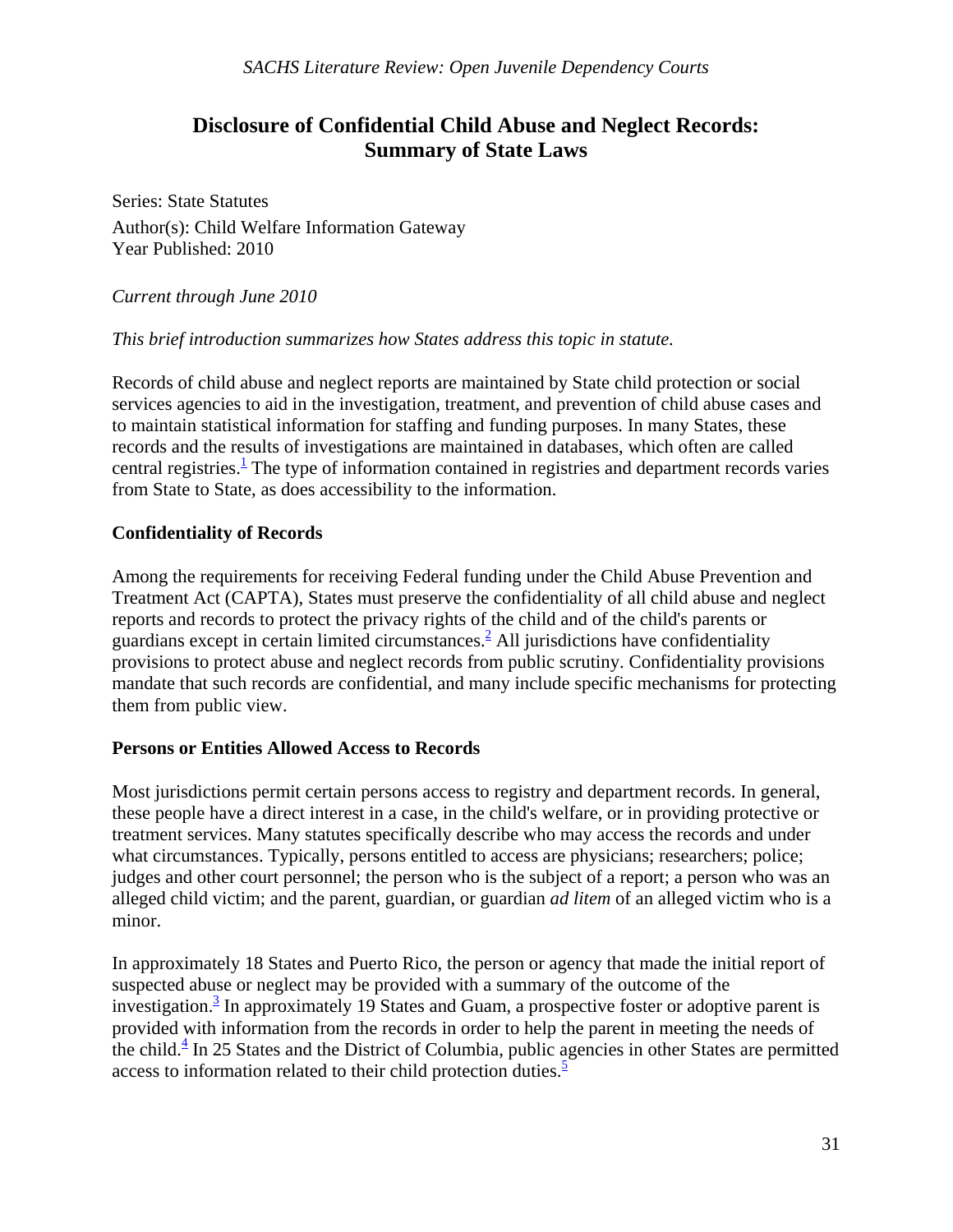### **When Public Disclosure of Records Is Allowed**

Under most circumstances, information from child abuse and neglect records may not be disclosed to the public. In approximately 27 States and the District of Columbia, however, some disclosure of information is allowed in cases in which abuse or neglect of the child has resulted in a fatality or near fatality.  $\frac{6}{5}$  In three States, the alleged perpetrator of the abuse must be criminally charged with causing the fatality or near fatality before information may be disclosed.<sup>7</sup> Georgia and South Carolina require public disclosure of information when a child in State custody has died.

Approximately 13 States allow disclosure of information for the purpose of clarifying or correcting the record when information has already been made public through another source, such as disclosure by the subject of the report, a law enforcement agency, or the court.<sup>8</sup> In five States, public disclosure is allowed when a suspected perpetrator of abuse or neglect has been arrested or criminally charged. $\frac{9}{2}$ 

### **Use of Records for Employment Screening**

Central registry and department records are used increasingly to screen adults for various employment or volunteer positions. Approximately 29 States and the District of Columbia allow or require a check of central registry or department records for individuals applying to be child care or youth care providers.<sup>10</sup> Information is made available to employers in the child care business, schools, or health-care industry. However, it is generally limited to whether there are substantiated or indicated reports of child maltreatment for potential employees or volunteers who will have significant contact with children.

Four States allow parents to check the records of child abuse and neglect for a provider of child care to help them determine whether to hire that provider to care for their child.<sup>11</sup> In 21 States and the District of Columbia, a person or agency conducting an investigation of a prospective foster or adoptive parent may access the records. $\frac{12}{12}$ 

*To access the statutes for a specific State or territory, visit the State Statues Search: http://www.childwelfare.gov/systemwide/laws\_policies/state/* 

 $1$  The records referred to are maintained by State child protection agencies and are not the same as those accessed during a criminal history records check. Criminal histories are records of convictions maintained by the criminal justice system.

<sup>&</sup>lt;sup>2</sup> 42 U.S.C.A. §5106a(b)(2)(A)(viii)-(x) (LexisNexis 2010).

<sup>&</sup>lt;sup>3</sup> The word *approximately* is used to stress the fact that States frequently amend their laws. This information is current through June 2010. The States that provide information to reporters of maltreatment include California, Colorado, Connecticut, Georgia, Iowa, Louisiana, Maine, Minnesota, Mississippi, Nebraska, Nevada, New Hampshire, North Dakota, Ohio, Pennsylvania, Rhode Island, Wisconsin, and Wyoming.

<sup>4</sup> Arizona, Arkansas, Florida, Georgia, Illinois, Kansas, Louisiana, Maine, Minnesota, Montana, New Hampshire, New Jersey, New Mexico, Oklahoma, Pennsylvania, South Carolina, South Dakota, Texas, and Wisconsin.